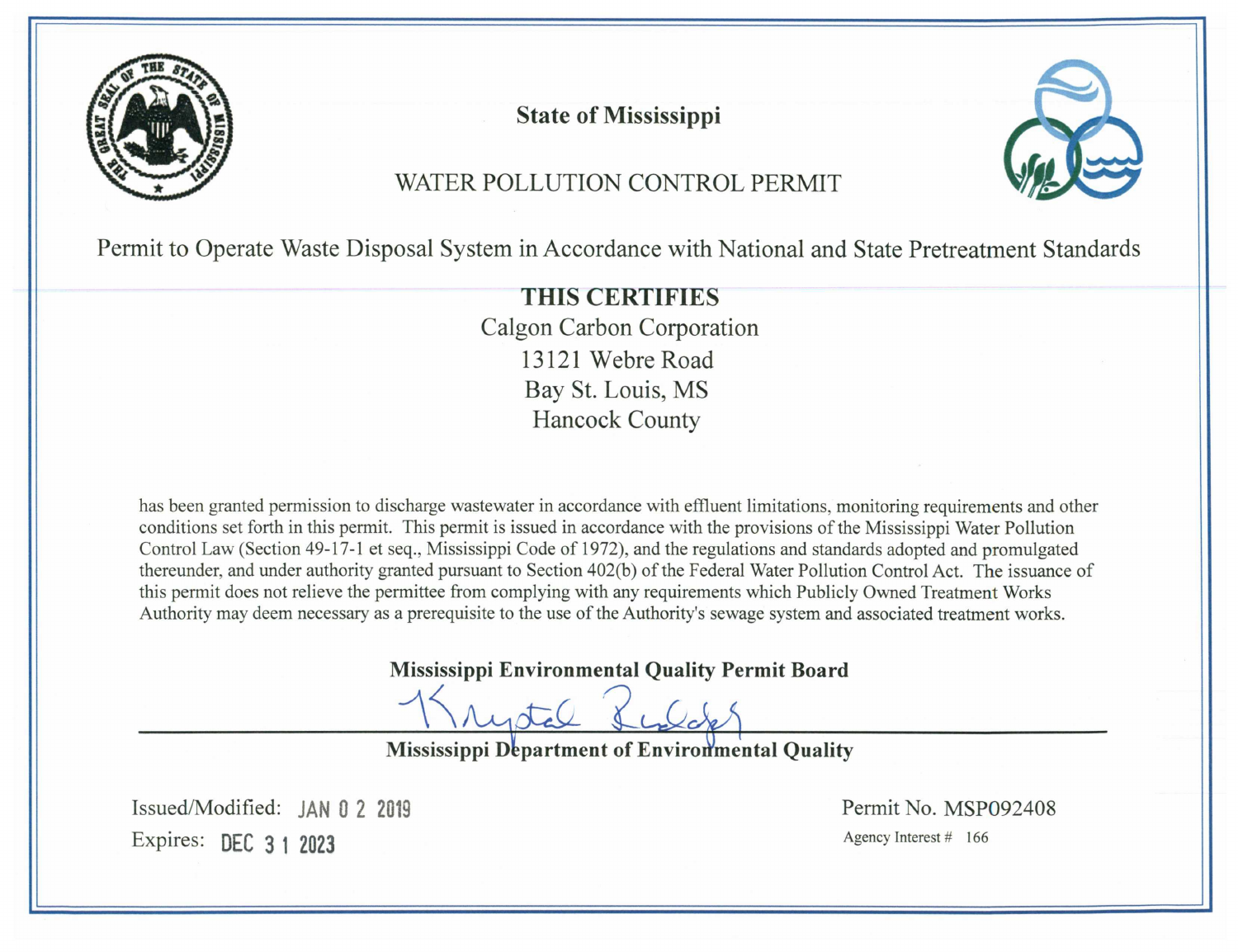## **Table of Contents**

| General Information              |  |
|----------------------------------|--|
| <b>Other Relevant Documents:</b> |  |

Cover Letter, Form 2-P, Drawings, Misc. Data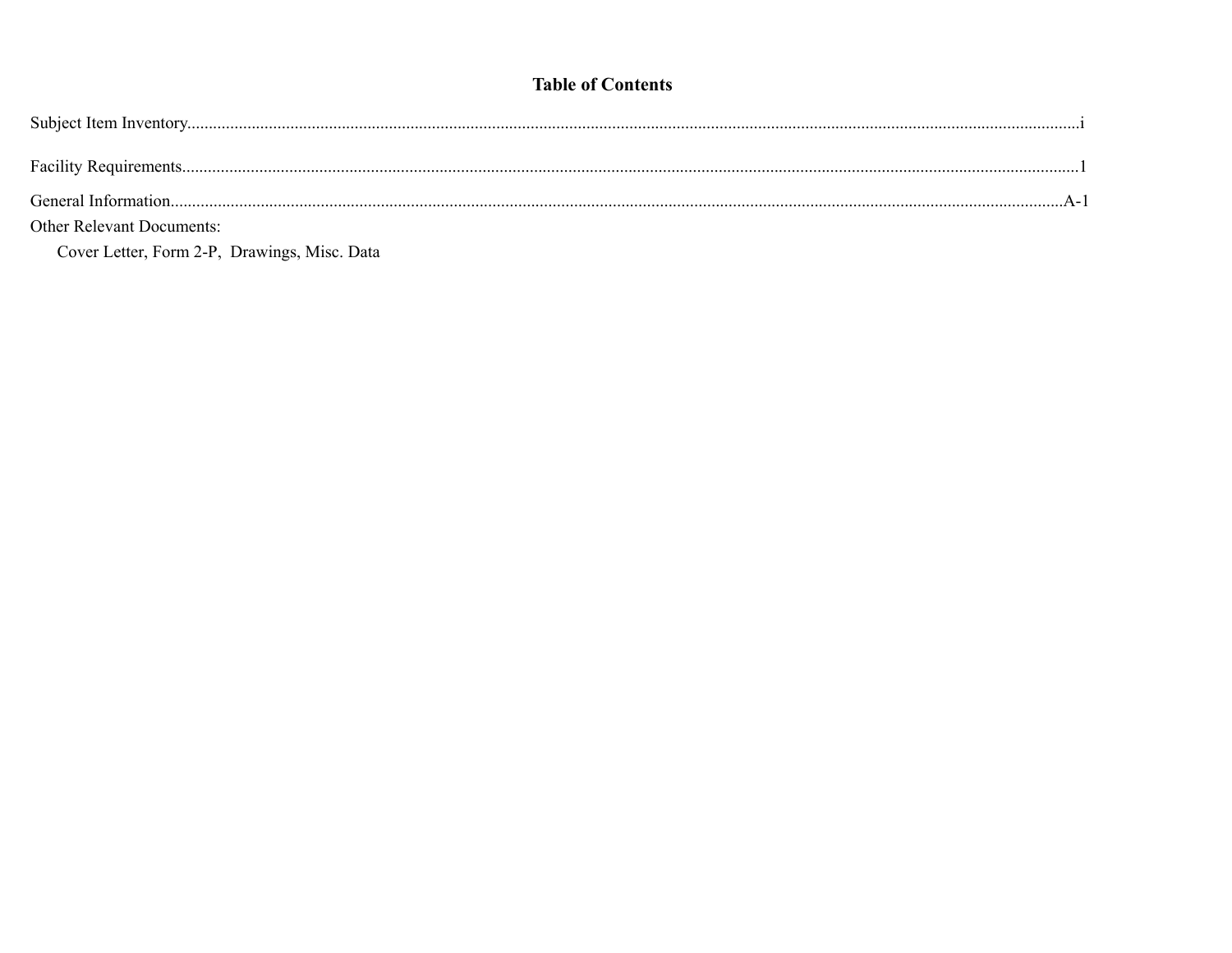#### **Permit to Operate Waste Disposal System in Accordance with National and State Pretreatment Standards** Permit Number:MSP092408 Activity ID No.: PER20170001 Calgon Carbon Corporation Subject Item Inventory

## **Subject Item Inventory:**

| ID                | <i><b>Designation</b></i> | <b>Description</b>                                                                                                                     |
|-------------------|---------------------------|----------------------------------------------------------------------------------------------------------------------------------------|
| AI166             |                           | Manufacturing and impregnation of activated carbon                                                                                     |
| RPNT <sub>2</sub> | MSP092408-001A            | Outfall 001A (Ammonia recovery system blowdown, miscellaneous wash water, laboratory wash and rinse water, and contact storm<br>water) |

## **Receiving Stream Relationships:**

| <b>Subject Item</b>                                                                                                                          |                                                | Relationship                                       | <b>Receiving Stream</b> |
|----------------------------------------------------------------------------------------------------------------------------------------------|------------------------------------------------|----------------------------------------------------|-------------------------|
| RPNT2 Outfall 001A (Ammonia recovery system blowdown, miscellaneous wash water, laboratory wash and rinse water,<br>and contact storm water) | Discharges Into                                | Port Bienville Ind Park<br>MS0059501 (Outfall 001) |                         |
| <b>KEY</b>                                                                                                                                   |                                                |                                                    |                         |
| $ACT = Activity$                                                                                                                             | $=$ Agency Interest<br>AI                      |                                                    |                         |
| $AREA = Area$                                                                                                                                | $CAFO =$ Concentrated Animal Feeding Operation |                                                    |                         |
| $\text{CONT} = \text{Control Device}$                                                                                                        | $EQPT = Equipment$                             |                                                    |                         |
| $IA = Insignificant Activity$                                                                                                                | $IMPD = Impoundment$                           |                                                    |                         |
| $MAFO = Animal Feeding Operation$                                                                                                            | $PCS = PCs$                                    |                                                    |                         |
| $RPNT = Release Point$                                                                                                                       | $TRMT = Treatment$                             |                                                    |                         |
| $WDPT = Without$                                                                                                                             |                                                |                                                    |                         |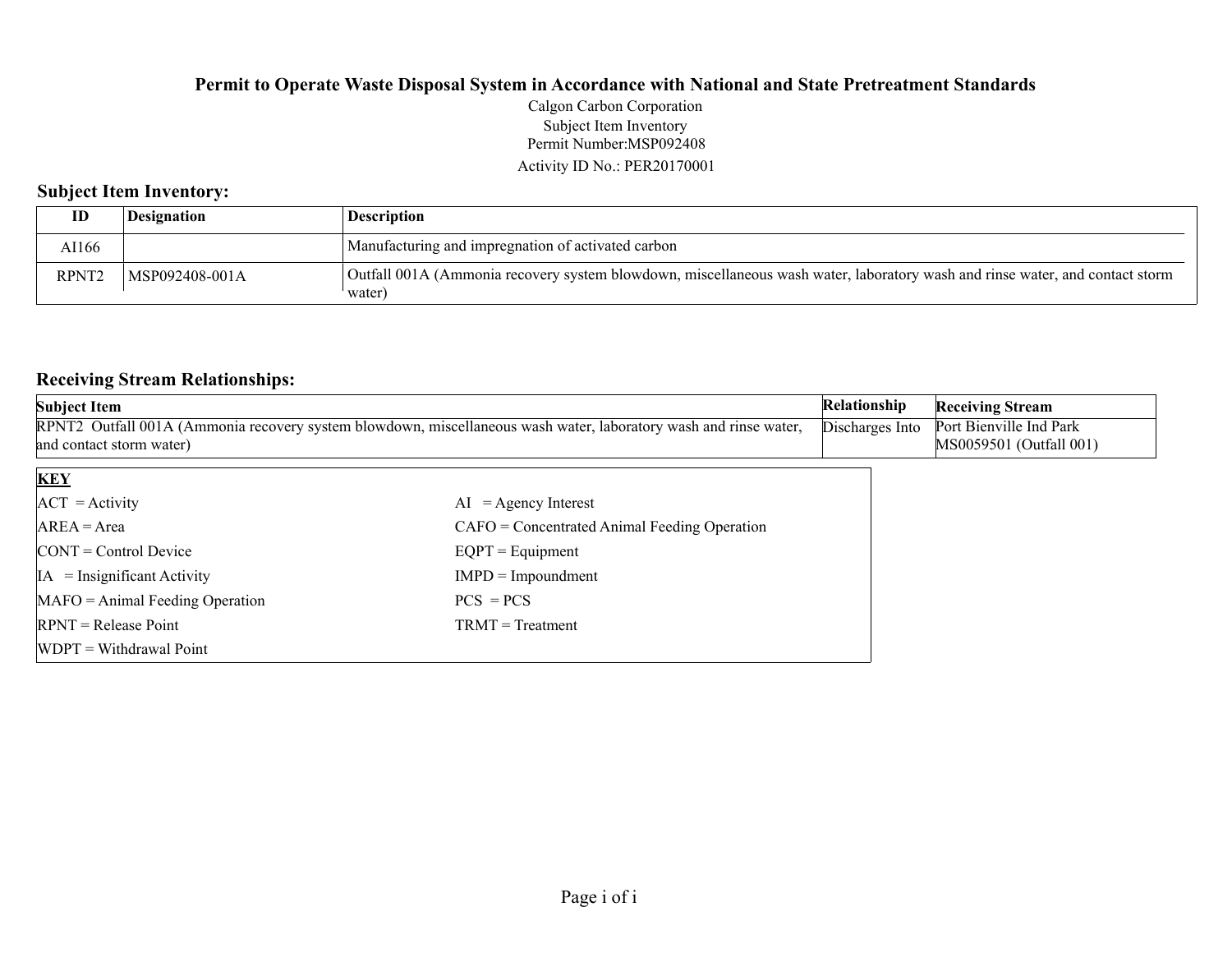## **EFFLUENT LIMITATIONS AND MONITORING REQUIREMENTS**

#### **Outfall 001A (Ammonia recovery system blowdown, miscellaneous wash water, laboratory wash and rinse water, and contact storm water) Subject Item:**

**RPNT0000000002:** MSP092408-001A

Such discharges shall be limited and monitored by the permittee as specified below:

|                                                              | <b>Discharge Limitations</b>                   |                                                |                                     |                                      |                                    |                                           |                                    | <b>Monitoring Requirements</b> |                        |                     |
|--------------------------------------------------------------|------------------------------------------------|------------------------------------------------|-------------------------------------|--------------------------------------|------------------------------------|-------------------------------------------|------------------------------------|--------------------------------|------------------------|---------------------|
| <b>Parameter</b>                                             | <b>Quantity</b> /<br>Loading<br><b>Average</b> | <b>Quantity</b> /<br>Loading<br><b>Maximum</b> | Quantity<br>Loading<br><b>Units</b> | Quality /<br>Conc.<br><b>Minimum</b> | <b>Ouality</b><br>Conc.<br>Average | <b>Quality</b><br>Conc.<br><b>Maximum</b> | Quality /<br>Conc.<br><b>Units</b> | <b>Frequency</b>               | <b>Sample Type</b>     | <b>Which Months</b> |
| <b>Ammonia Nitrogen, Total</b><br>(as N)<br><b>Effluent</b>  | Report<br>Monthly<br>Average                   | Report<br>Daily<br>Maximum                     | pounds per<br>day                   | ******                               | Report<br>Monthly<br>Average       | Report<br>Daily<br>Maximum                | mg/L                               | Twice per Month                | 24-hr Composite        | Jan-Dec             |
| <b>Copper</b><br>(Total Recoverable)<br><b>Effluent</b>      | Report<br>Monthly<br>Average                   | Report<br>Daily<br>Maximum                     | pounds per<br>day                   | ******                               | Report<br>Monthly<br>Average       | Report<br>Daily<br>Maximum                | mg/L                               | Twice per Month                | 24-hr Composite        | Jan-Dec             |
| Flow<br><b>Effluent</b>                                      | 0.043<br>Monthly<br>Average                    | Report<br>Daily<br>Maximum                     | Million<br>Gallons per<br>Day       | ******                               | ******                             | ******                                    | ******                             | Continuously                   | Continuous<br>Recorder | Jan-Dec             |
| <b>Lead (Total Recoverable)</b><br><b>Effluent</b>           | Report<br>Monthly<br>Average                   | Report<br>Daily<br>Maximum                     | pounds per<br>day                   | ******                               | Report<br>Monthly<br>Average       | Report<br>Daily<br>Maximum                | mg/L                               | Twice per Month                | 24-hr Composite        | Jan-Dec             |
| <b>Molybdenum (Total Recover</b><br>able)<br><b>Effluent</b> | Report<br>Monthly<br>Average                   | Report<br>Daily<br>Maximum                     | pounds per<br>day                   | ******                               | Report<br>Monthly<br>Average       | Report<br>Daily<br>Maximum                | mg/L                               | Twice per Month                | 24-hr Composite        | Jan-Dec             |
| <b>Nickel</b><br>(Total Rec<br>overable)<br><b>Effluent</b>  | Report<br>Monthly<br>Average                   | Report<br>Daily<br>Maximum                     | pounds per<br>day                   | ******                               | Report<br>Monthly<br>Average       | Report<br>Daily<br>Maximum                | mg/L                               | Twice per Month                | 24-hr Composite        | Jan-Dec             |
| Oil and grease<br><b>Effluent</b>                            | ******                                         | ******                                         | ******                              | ******                               | Report<br>Monthly<br>Average       | Report<br>Daily<br>Maximum                | mg/L                               | Twice per Month                | <b>Grab Sampling</b>   | Jan-Dec             |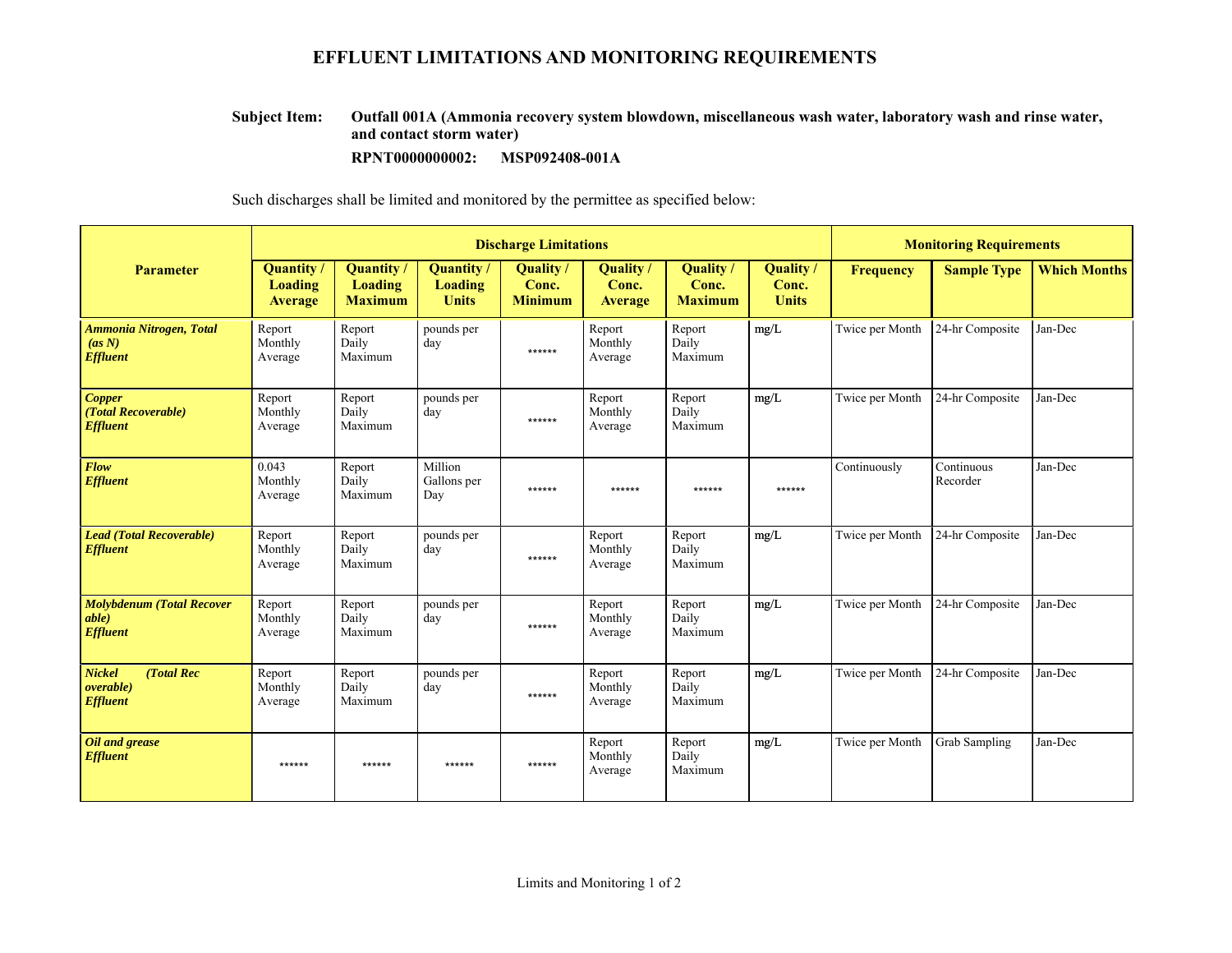## **EFFLUENT LIMITATIONS AND MONITORING REQUIREMENTS**

#### **Outfall 001A (Ammonia recovery system blowdown, miscellaneous wash water, laboratory wash and rinse water, and contact storm water) Subject Item:**

#### **RPNT0000000002: MSP092408-001A**

Such discharges shall be limited and monitored by the permittee as specified below:

|                                                      | <b>Discharge Limitations</b>                   |                                                |                                             |                                      |                                      |                                      |                                    | <b>Monitoring Requirements</b> |                    |                     |
|------------------------------------------------------|------------------------------------------------|------------------------------------------------|---------------------------------------------|--------------------------------------|--------------------------------------|--------------------------------------|------------------------------------|--------------------------------|--------------------|---------------------|
| <b>Parameter</b>                                     | Quantity /<br><b>Loading</b><br><b>Average</b> | Quantity /<br><b>Loading</b><br><b>Maximum</b> | Quantity/<br><b>Loading</b><br><b>Units</b> | Quality /<br>Conc.<br><b>Minimum</b> | Quality /<br>Conc.<br><b>Average</b> | Quality /<br>Conc.<br><b>Maximum</b> | Quality /<br>Conc.<br><b>Units</b> | <b>Frequency</b>               | <b>Sample Type</b> | <b>Which Months</b> |
| pH<br><b>Effluent</b>                                | ******                                         | ******                                         | ******                                      | 6.0<br>Minimum                       | ******                               | 9.0<br>Maximum                       | <b>SU</b>                          | Twice per Month                | Grab Sampling      | Jan-Dec             |
| <b>Silver (Total Recoverable)</b><br><b>Effluent</b> | Report<br>Monthly<br>Average                   | Report<br>Daily<br>Maximum                     | pounds per<br>day                           | ******                               | Report<br>Monthly<br>Average         | Report<br>Daily<br>Maximum           | mg/L                               | Twice per Month                | 24-hr Composite    | Jan-Dec             |
| $Temperature$ (Deg. $F$ )<br><b>Effluent</b>         | ******                                         | ******                                         | ******                                      | ******                               | ******                               | 140<br>Daily<br>Maximum              | degrees F                          | Twice per Month                | Grab Sampling      | Jan-Dec             |
| <b>Zinc (Total Recoverable)</b><br><b>Effluent</b>   | Report<br>Monthly<br>Average                   | Report<br>Daily<br>Maximum                     | pounds per<br>day                           | ******                               | Report<br>Monthly<br>Average         | Report<br>Daily<br>Maximum           | mg/L                               | Twice per Month                | 24-hr Composite    | Jan-Dec             |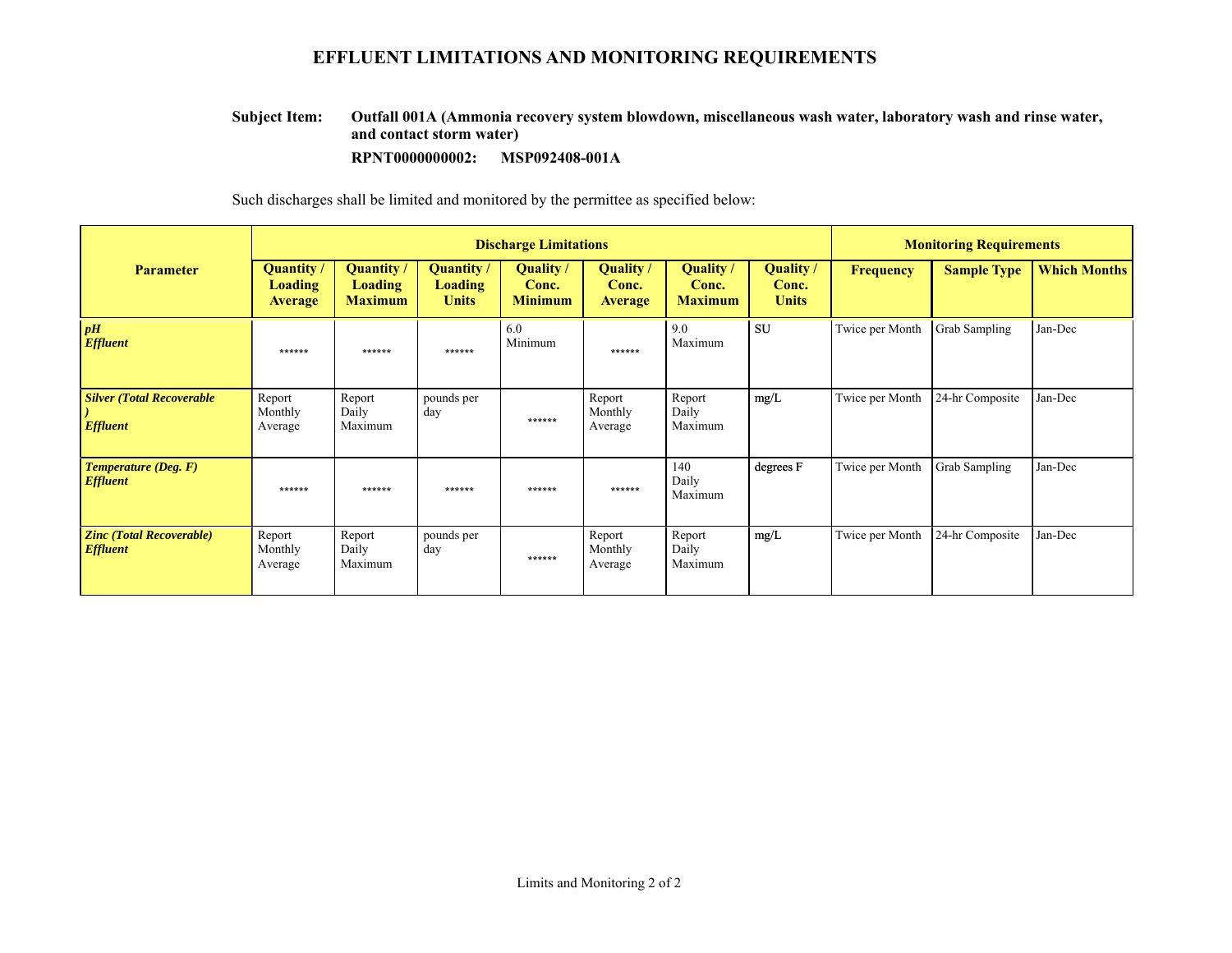Calgon Carbon Corporation Facility Requirements Permit Number:MSP092408 Activity ID No.: PER20170001

### **AI0000000166 Manufacturing and impregnation of activated carbon:**

Limitation Requirements:

| Condition<br>No. | Parameter | Condition                                                                                                                                                                                                                                                                                                                                                                                                                                                                                                                                                                                                                                                                                                                                                                                                                                                                                                                                                                                                                                                                                                                                                                                                                                                                                                                                                                                                                                                                                                                                                                                                                                                                                                                                                                                                          |
|------------------|-----------|--------------------------------------------------------------------------------------------------------------------------------------------------------------------------------------------------------------------------------------------------------------------------------------------------------------------------------------------------------------------------------------------------------------------------------------------------------------------------------------------------------------------------------------------------------------------------------------------------------------------------------------------------------------------------------------------------------------------------------------------------------------------------------------------------------------------------------------------------------------------------------------------------------------------------------------------------------------------------------------------------------------------------------------------------------------------------------------------------------------------------------------------------------------------------------------------------------------------------------------------------------------------------------------------------------------------------------------------------------------------------------------------------------------------------------------------------------------------------------------------------------------------------------------------------------------------------------------------------------------------------------------------------------------------------------------------------------------------------------------------------------------------------------------------------------------------|
| $L-1$            |           | Samples taken in compliance with the monitoring requirements specified in this permit shall be taken at the nearest accessible<br>point after final treatment but prior to actual discharge into the POTW collection system or mixing with non-regulated waste<br>streams. [11 Miss. Admin. Code Pt. 6, R.1.1.4.A(28).]                                                                                                                                                                                                                                                                                                                                                                                                                                                                                                                                                                                                                                                                                                                                                                                                                                                                                                                                                                                                                                                                                                                                                                                                                                                                                                                                                                                                                                                                                            |
| $L-2$            |           | <b>General Pretreatment Prohibitions</b>                                                                                                                                                                                                                                                                                                                                                                                                                                                                                                                                                                                                                                                                                                                                                                                                                                                                                                                                                                                                                                                                                                                                                                                                                                                                                                                                                                                                                                                                                                                                                                                                                                                                                                                                                                           |
|                  |           | In addition to those pollutants limited in the "Effluent Limitations and Monitoring Requirements" section of this permit, the<br>following pollutants shall not be discharged into the POTW:<br>(1) Pollutants which create a fire or explosion hazard in the POTW, including but not limited to, wastestreams with a closed cup<br>flashpoint of less than 140 degrees Fahrenheit or 60 degrees Centigrade using the test methods specified in 40 CFR 261.21;<br>(2) Pollutants which will cause corrosive structural damage to the POTW, but in no case discharges with pH lower than 5.0,<br>unless the treatment works is specifically designed to accommodate such discharges;<br>(3) Solid or viscous pollutants in amounts which will cause obstruction to the flow in the POTW resulting in interference;<br>(4) Any pollutant, including oxygen demanding pollutants (BOD, etc.) released in a discharge at a flow rate and/or pollutant<br>concentration which will cause interference with the POTW;<br>(5) Heat in amounts which will inhibit biological activity in the POTW resulting in interference, but in no case heat in such<br>quantities that the temperature at the POTW treatment plant exceeds 40 degrees Centigrade (104 degrees Fahrenheit) unless the<br>approval Authority, upon request of the POTW, approves alternate temperature limits;<br>(6) Petroleum oil, nonbiodegradable cutting oil, or products of mineral oil origin in amounts that will cause interference or pass<br>through;<br>(7) Pollutants which result in the presence of toxic gases, vapors, or fumes within the POTW in a quantity that may cause acute<br>worker health and safety problems;<br>(8) Any trucked or hauled pollutants, except at discharge points designated by the POTW. [40 CFR 403.5(b)] |

Page 1 of 19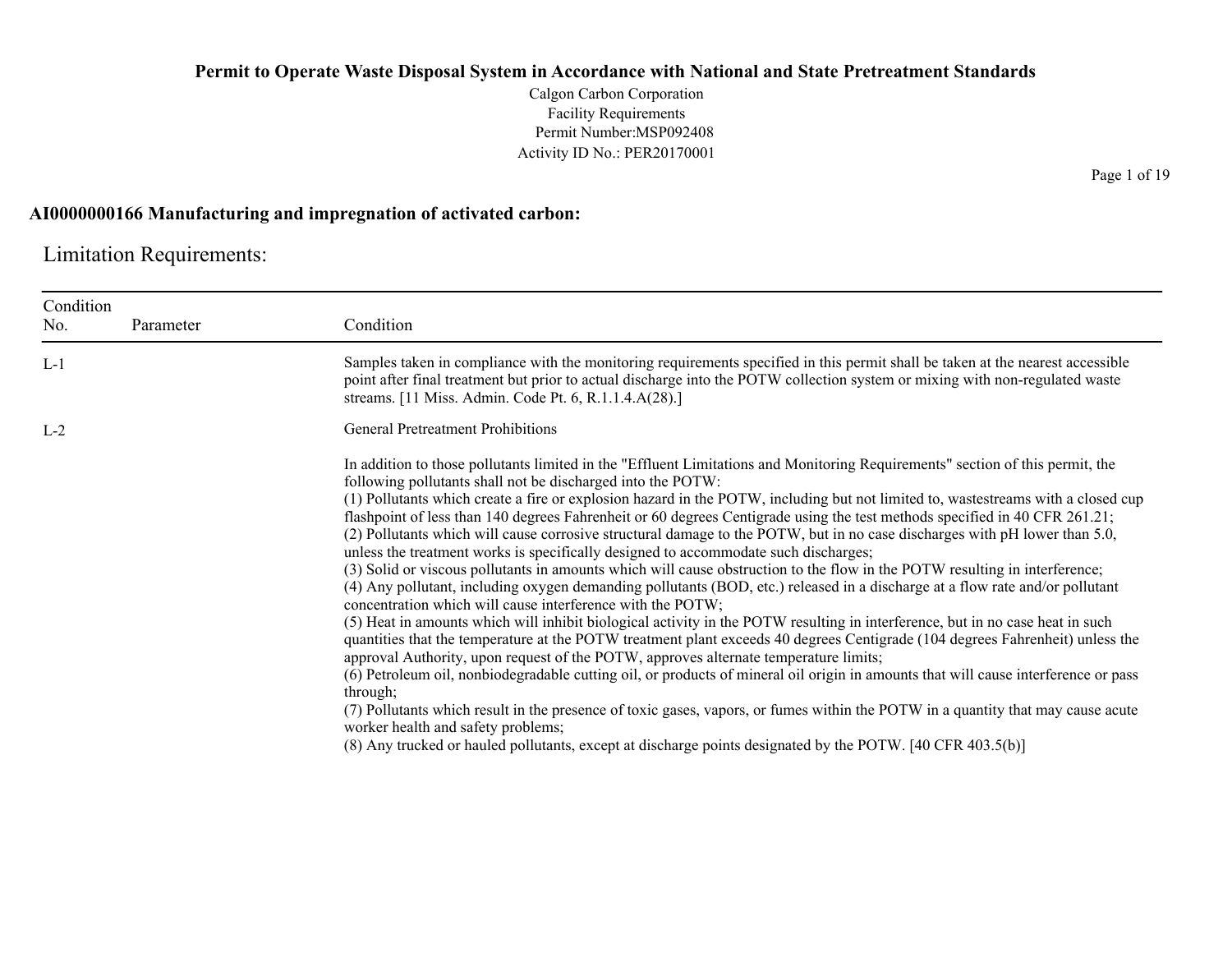Calgon Carbon Corporation Facility Requirements Permit Number:MSP092408 Activity ID No.: PER20170001

**AI0000000166 (continued):**

Record-Keeping Requirements:

| Condition<br>No. | Condition                                                                                                                                                                                                                                                                                                                                                                                                                                                                                                                                                                                                |
|------------------|----------------------------------------------------------------------------------------------------------------------------------------------------------------------------------------------------------------------------------------------------------------------------------------------------------------------------------------------------------------------------------------------------------------------------------------------------------------------------------------------------------------------------------------------------------------------------------------------------------|
| $R-1$            | Recording of Results                                                                                                                                                                                                                                                                                                                                                                                                                                                                                                                                                                                     |
|                  | For each measurement or sample taken pursuant to the requirements of this permit, the permittee shall maintain records of all information obtained from such<br>monitoring including:                                                                                                                                                                                                                                                                                                                                                                                                                    |
|                  | (1) The exact place, date, and time of sampling;<br>(2) The dates the analyses were performed;<br>(3) The person(s) who performed the analyses;<br>(4) The analytical techniques, procedures or methods used; and<br>(5) The results of all required analyses. [11 Miss. Admin. Code Pt. 6, R. 1.1.4.A(29)(a).]                                                                                                                                                                                                                                                                                          |
|                  | Submittal/Action Requirements:                                                                                                                                                                                                                                                                                                                                                                                                                                                                                                                                                                           |
| Condition<br>No. | Condition                                                                                                                                                                                                                                                                                                                                                                                                                                                                                                                                                                                                |
| $S-1$            | Oral Notification Requirements                                                                                                                                                                                                                                                                                                                                                                                                                                                                                                                                                                           |
|                  | The permittee shall notify the Mississippi Environmental Quality Permit Board and the POTW orally immediately upon becoming aware of the following:<br>(1) A spill which would result in a discharge to the POTW or to State waters;<br>(2) Any unanticipated bypass which exceeds any effluent limitation in the permit.<br>(3) Any upset which exceeds any effluent limitation in the permit.<br>(4) Violation of a maximum daily discharge limitation for any of the pollutants listed by the Permit Board in the permit to be reported within 24 hours. [11 Miss.<br>Admin. Code Pt. 6, R. 1.1.4.M.] |

Page 2 of 19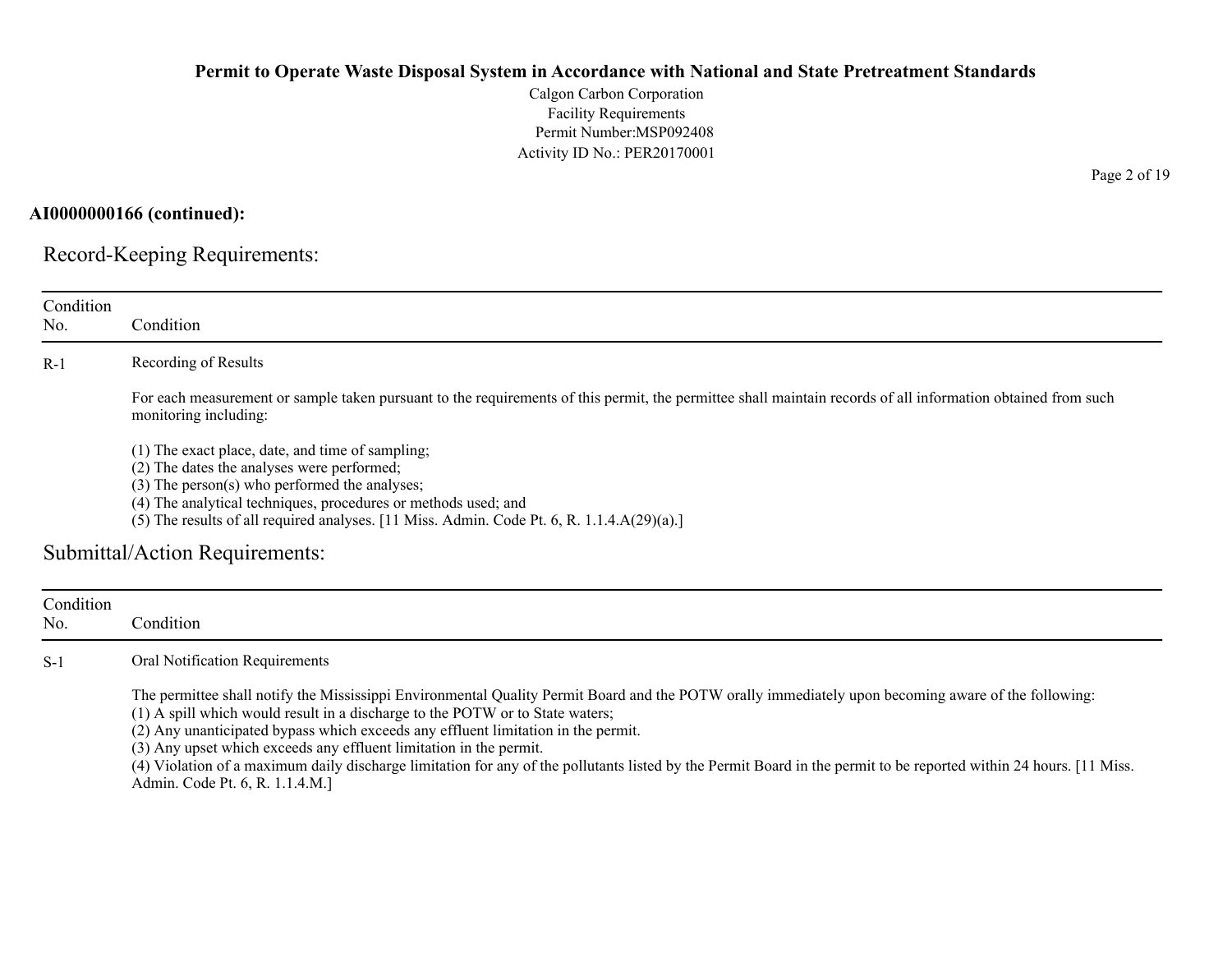Calgon Carbon Corporation Facility Requirements Permit Number:MSP092408 Activity ID No.: PER20170001

**AI0000000166 (continued):**

Submittal/Action Requirements:

| Condition<br>No. | Condition                                                                                                                                                                                                                                                                                                                                                                                                                                                                                                                                                                                                                                                                                                           |
|------------------|---------------------------------------------------------------------------------------------------------------------------------------------------------------------------------------------------------------------------------------------------------------------------------------------------------------------------------------------------------------------------------------------------------------------------------------------------------------------------------------------------------------------------------------------------------------------------------------------------------------------------------------------------------------------------------------------------------------------|
|                  |                                                                                                                                                                                                                                                                                                                                                                                                                                                                                                                                                                                                                                                                                                                     |
| $S-2$            | Reporting                                                                                                                                                                                                                                                                                                                                                                                                                                                                                                                                                                                                                                                                                                           |
|                  | Monitoring results obtained during the previous reporting period shall be summarized and reported on a Discharge Monitoring Report (DMR). DMR data must be<br>submitted electronically using the MDEQ NetDMR NO LATER THAN THE 28TH DAY OF THE MONTH FOLLOWING THE COMPLETED REPORTING<br>PERIOD.                                                                                                                                                                                                                                                                                                                                                                                                                   |
|                  | DMRs and all other reports required herein, shall be signed in accordance with 11 Miss. Admin. Code Pt. 6, R. 1.1.4. $A(15)(c)(1)$ . of the Mississippi Wastewater<br>Regulations. [11 Miss. Admin. Code Pt. 6, R. 1.1.4.A(15)c(1)., 40 CFR 122.21(1)(4)(i)]                                                                                                                                                                                                                                                                                                                                                                                                                                                        |
| $S-3$            | Noncompliance Notification - Twenty-Four Hour Reporting                                                                                                                                                                                                                                                                                                                                                                                                                                                                                                                                                                                                                                                             |
|                  | (1) The permittee shall report any noncompliance which may endanger health or the environment. Any information shall be provided orally within 24 hours from<br>the time the permittee becomes aware of the circumstances. A written submission shall also be provided within 5 days of the time the permittee becomes aware of<br>the circumstances. The written submission shall contain a description of the noncompliance and its cause; the period of noncompliance, including exact dates and<br>times, and if the noncompliance has not been corrected, the anticipated time it is expected to continue; and steps taken or planned to reduce, eliminate, and/or<br>prevent recurrence of the noncompliance. |
|                  | (2) The following shall be included as information which must be reported within 24 hours under this paragraph.<br>(i) Any unanticipated bypass which exceeds any effluent limitation in the permit.<br>(ii) Any upset which exceeds any effluent limitation in the permit.<br>(iii) Violation of a maximum daily discharge limitation for any of the pollutants listed by the Permit Board in the permit to be reported within 24 hours.<br>(iv) The Executive Director may waive the written report on a case-by-case basis for reports under paragraph (1) of this section if the oral report has been received<br>within 24 hours.                                                                              |
|                  | All reports required by this condition which are submitted after December 20, 2020, shall be submitted by the permittee electronically as instructed by MDEQ. [11<br>Miss. Admin. Code Pt. 6, R. 1.1.4.A(29)(e)., 40 CFR 122.41(1)(6)]                                                                                                                                                                                                                                                                                                                                                                                                                                                                              |

Page 3 of 19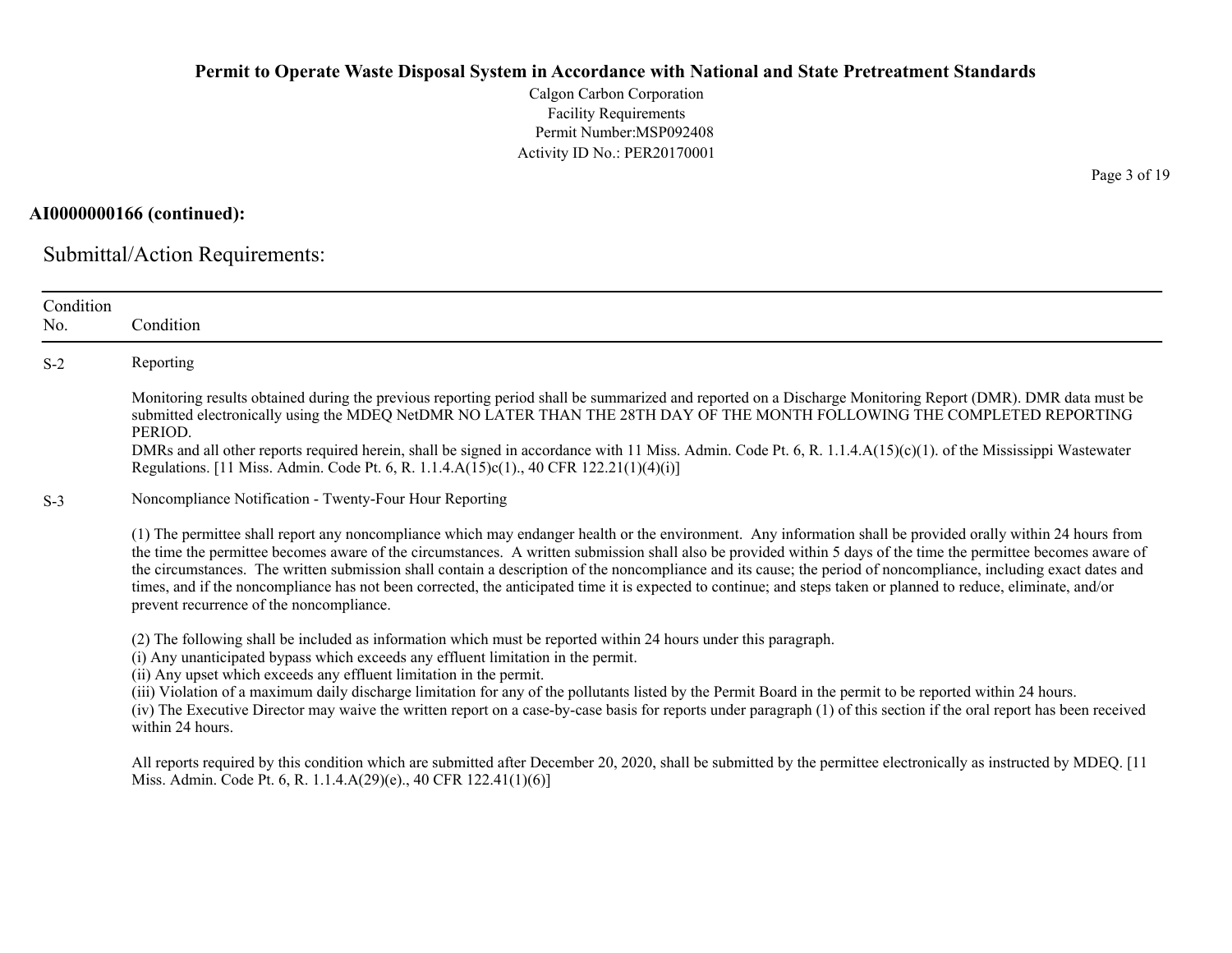Calgon Carbon Corporation Facility Requirements Permit Number:MSP092408 Activity ID No.: PER20170001

## **AI0000000166 (continued):**

Submittal/Action Requirements:

| Condition<br>No. | Condition                                                                                                                                                                                                                                                                                                                                                                                                                         |
|------------------|-----------------------------------------------------------------------------------------------------------------------------------------------------------------------------------------------------------------------------------------------------------------------------------------------------------------------------------------------------------------------------------------------------------------------------------|
| $S-4$            | Noncompliance Notification - Other Noncompliance                                                                                                                                                                                                                                                                                                                                                                                  |
|                  | The permittee shall report all instances of noncompliance not reported under the twenty-four hour reporting requirements, at the time monitoring reports are<br>submitted or within 30 days from the end of the month in which the noncompliance occurs. The reports shall contain the same information as is required under the<br>twenty-four hour reporting requirements contained in this permit.                             |
|                  | All reports required by this condition which are submitted after December 20, 2020, shall be submitted by the permittee electronically as instructed by MDEQ. [11<br>Miss. Admin. Code Pt. 6, R. 1.1.4.A(29)(f)., 40 CFR 122.41(1)(7)]                                                                                                                                                                                            |
| $S-5$            | Noncompliance Notification - Other Information                                                                                                                                                                                                                                                                                                                                                                                    |
|                  | Where the permittee becomes aware that it failed to submit any relevant facts in a permit application, or submitted incorrect information in a permit application or<br>in any report to the Permit Board, it shall promptly submit such facts or information. [11 Miss. Admin. Code Pt. 6, R. 1.1.4.A(29)(g).]                                                                                                                   |
| $S-6$            | Bypassing -Notice                                                                                                                                                                                                                                                                                                                                                                                                                 |
|                  | Anticipated bypass-<br>If the permittee knows in advance of the need for a bypass, it shall submit prior notice, if possible at least ten days before the date of the bypass.                                                                                                                                                                                                                                                     |
|                  | Unanticipated bypass-<br>The permittee shall submit notice of an unanticipated bypass as required by the twenty-four hour reporting requirements set forth in this permit.                                                                                                                                                                                                                                                        |
|                  | All reports required by this condition which are submitted after December 20, 2020, shall be submitted by the permittee electronically as instructed by MDEQ. [40]<br>CFR $122.41(m)(3)(i, ii)$                                                                                                                                                                                                                                   |
| $S-7$            | <b>Expiration of Permit</b>                                                                                                                                                                                                                                                                                                                                                                                                       |
|                  | At least 180 days prior to the expiration date of this permit pursuant to the State law and regulation, the permittee who wishes to continue to operate under this<br>permit shall submit an application to the Permit Board for reissuance. The Permit Board may grant permission to submit an application later than this, but no later<br>than the expiration date of the permit. [11 Miss. Admin. Code Pt. 6, R. 1.1.5.B(1).] |

Page 4 of 19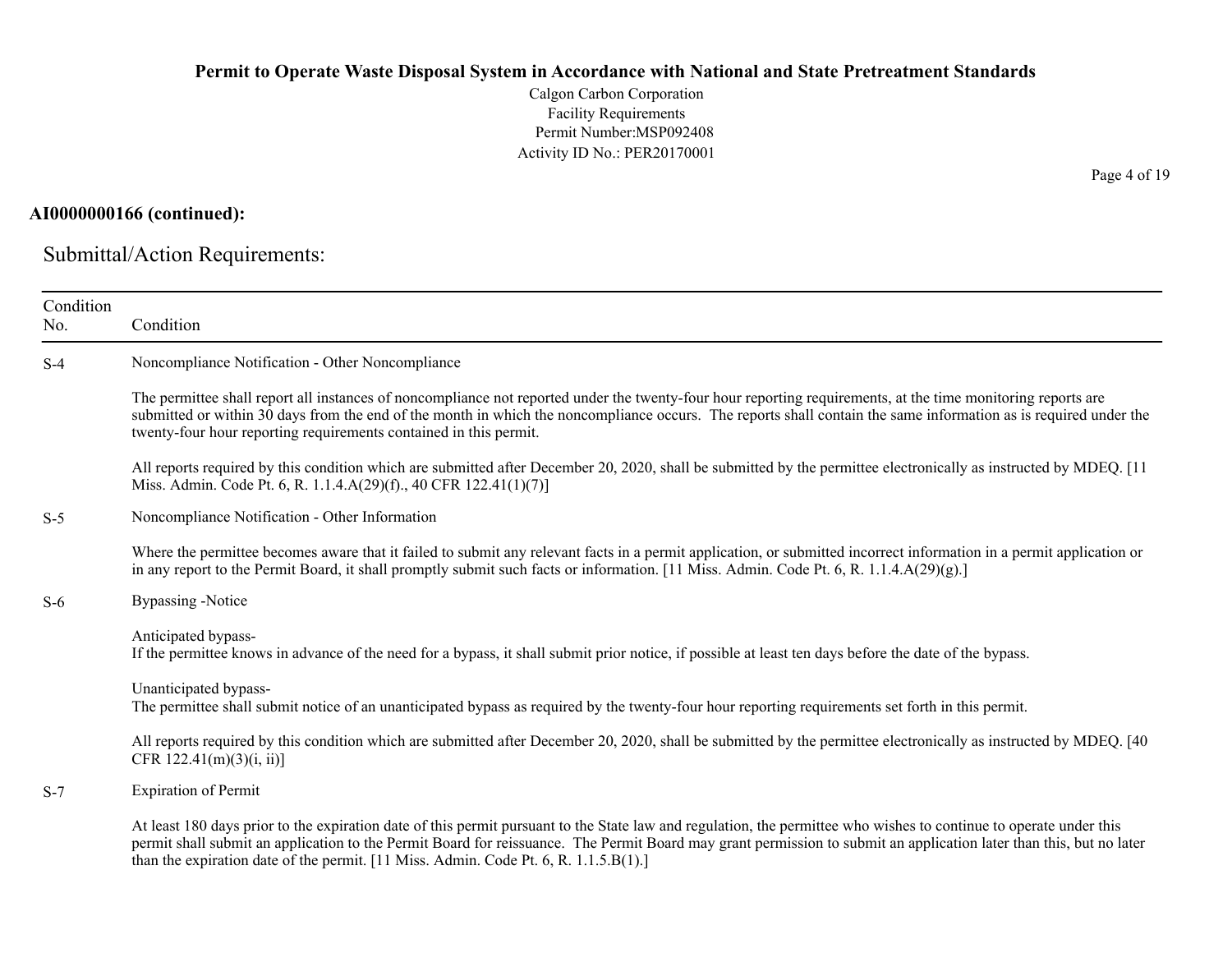Calgon Carbon Corporation Facility Requirements Permit Number:MSP092408 Activity ID No.: PER20170001

## **AI0000000166 (continued):**

Narrative Requirements: **Definitions:**

| Condition<br>No. | Condition                                                                                                                                                                                                                                                                                                                                                                                                                                                                                                                                                                                   |
|------------------|---------------------------------------------------------------------------------------------------------------------------------------------------------------------------------------------------------------------------------------------------------------------------------------------------------------------------------------------------------------------------------------------------------------------------------------------------------------------------------------------------------------------------------------------------------------------------------------------|
| $T-1$            | Definitions: General                                                                                                                                                                                                                                                                                                                                                                                                                                                                                                                                                                        |
|                  | The permittee shall refer to 11 Miss. Admin. Code Pt. 6, R.1.1.1.A. for definitions of any permit term not specified in this permit. [11 Miss. Admin. Code Pt. 6, R.<br>1.1.1.A.]                                                                                                                                                                                                                                                                                                                                                                                                           |
| $T-2$            | Definitions: Monthly Average                                                                                                                                                                                                                                                                                                                                                                                                                                                                                                                                                                |
|                  | "Monthly Average" means the average of "daily discharges" over a calendar month, calculated as the sum of all "daily discharges" measured during a calendar<br>month divided by the number of "daily discharges" measured during the month. The monthly average for E coli bacteria is the geometric mean of "daily<br>discharges" measured during the calendar month. In computing the geometric mean for E coli bacteria, the value one (1) shall be substituted for sample results of<br>zero. [11 Miss. Admin. Code Pt. 6, R. 1.1.1.A(44).]                                             |
| $T-3$            | Definitions: Daily Discharge                                                                                                                                                                                                                                                                                                                                                                                                                                                                                                                                                                |
|                  | "Daily discharge" means the "discharge of a pollutant" measured during a calendar day or any 24-hour period that reasonably represents the calendar day for<br>purposes of sampling. For pollutants with limitations expressed in units of mass, the "daily discharge" is calculated as the total mass of the pollutant discharged<br>over the day. For pollutants with limitations expressed in other units of measurements, the "daily average" is calculated as the average measurement of the<br>discharge of the pollutant over the day. [11 Miss. Admin. Code Pt. 6, R. 1.1.1.A(15).] |
| $T-4$            | Definitions: Daily Maximum                                                                                                                                                                                                                                                                                                                                                                                                                                                                                                                                                                  |
|                  | "Daily maximum" means the highest "daily discharge" over a calendar month. [11 Miss. Admin. Code Pt. 6, R. 1.1.1.A(16).]                                                                                                                                                                                                                                                                                                                                                                                                                                                                    |
| $T-5$            | Definitions: Toxic Pollutants                                                                                                                                                                                                                                                                                                                                                                                                                                                                                                                                                               |
|                  | "Toxic pollutants" means any pollutant listed as toxic under Section $307(a)(1)$ or, in the case of "sludge use or disposal practices", any pollutant identified in<br>regulations implementing Section 405(d) of the Clean Water Act. [11 Miss. Admin. code Pt.6, R. 1.1.1.A(71).]                                                                                                                                                                                                                                                                                                         |
| $T-6$            | Definitions: Hazardous Substances                                                                                                                                                                                                                                                                                                                                                                                                                                                                                                                                                           |
|                  | "Hazardous substances" are defined in 40 CFR 116.4                                                                                                                                                                                                                                                                                                                                                                                                                                                                                                                                          |

Page 5 of 19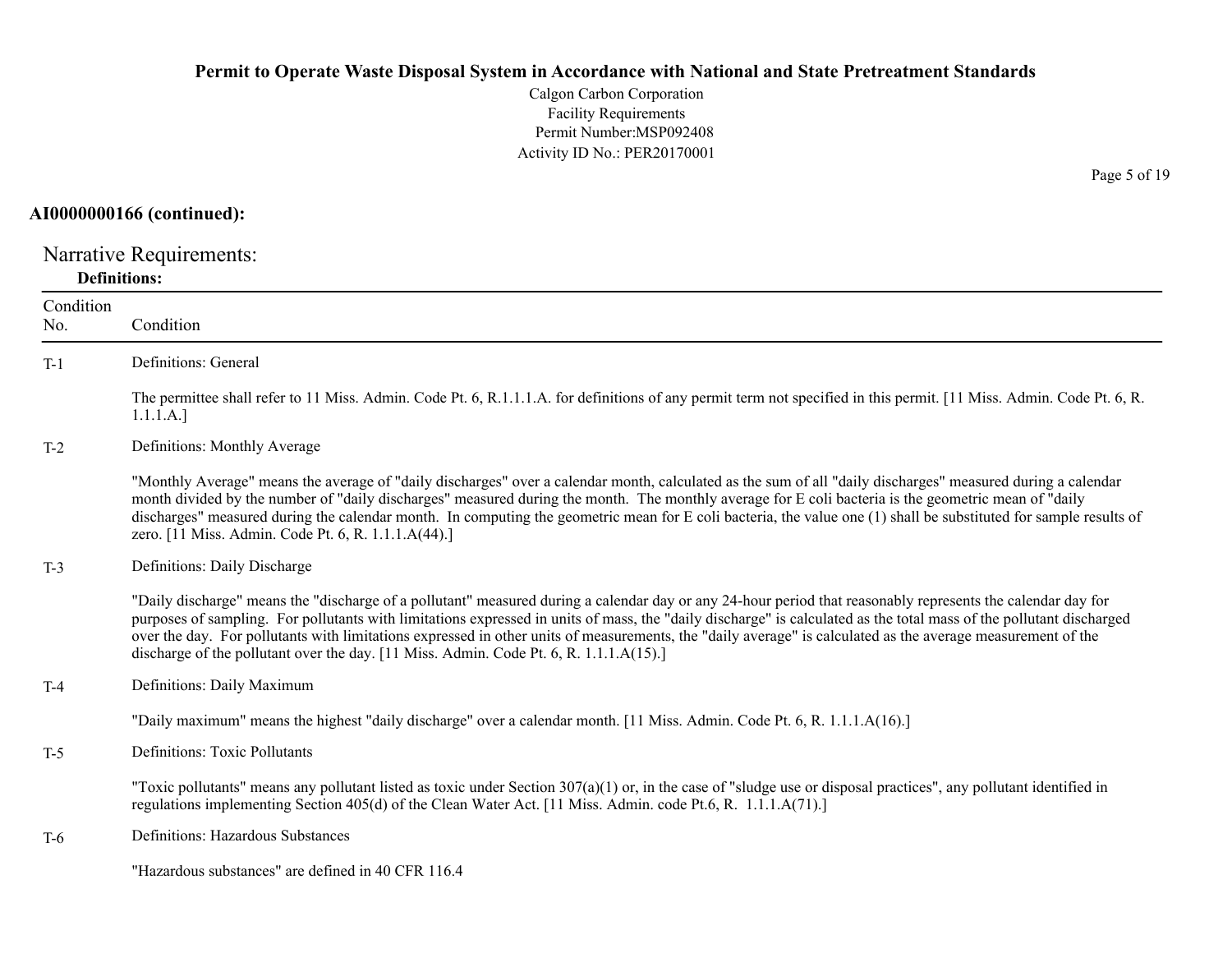Calgon Carbon Corporation Facility Requirements Permit Number:MSP092408 Activity ID No.: PER20170001

#### **AI0000000166 (continued):**

Narrative Requirements: **Definitions:**

R. 1.1.1.A(67)

ConditionNo. ConditionT-7 Definitions: Quarterly Average "Quarterly Average" means the average of "daily discharges" over a three month period, calculated as the sum of all "daily discharges" measured during the quarter divided by the number of "daily discharges" measured during the quarter. The quarterly average for E coli bacteria is the geometric mean of "daily discharges" measured during the quarter. In computing the geometric mean for E coli bacteria, the value one (1) shall be substituted for sample results of zero. [11 Miss. Admin. Code Pt. 6, R. 1.1.1.A(61).] T-8 Definitions: Quarterly Maximum "Quarterly Maximum" means the highest "daily discharge" measured over a three-month period. [11 Miss. Admin. Code Pt. 6, R. 1.1.1.A(62).] T-9 Definitions: Yearly Average "Yearly Average" means the average of "daily discharges" over a calendar year, calculated as the sum of all "daily discharges" measured during the calendar year divided by the number of "daily discharges" measured during the calendar year. The yearly average for E coli bacteria is the geometric mean of "daily discharges" during the calendar year. In computing the geometric mean for E coli bacteria, the value one (1) shall be substituted for sample results of zero. [11 Miss. Admin. Code Pt. 6, R. 1.1.1.A(87).] T-10 Definitions: Yearly Maximum "Yearly Maximum" means the highest "daily discharge" measured over a calendar year. [11 Miss. Admin. Code Pt. 6, R. 1.1.4.A(88).] T-11Definitions:"Submitted" means the document is postmarked on or before the applicable deadline, except as otherwise specified. 11 Miss. Admin. Code Pt. 6,

Page 6 of 19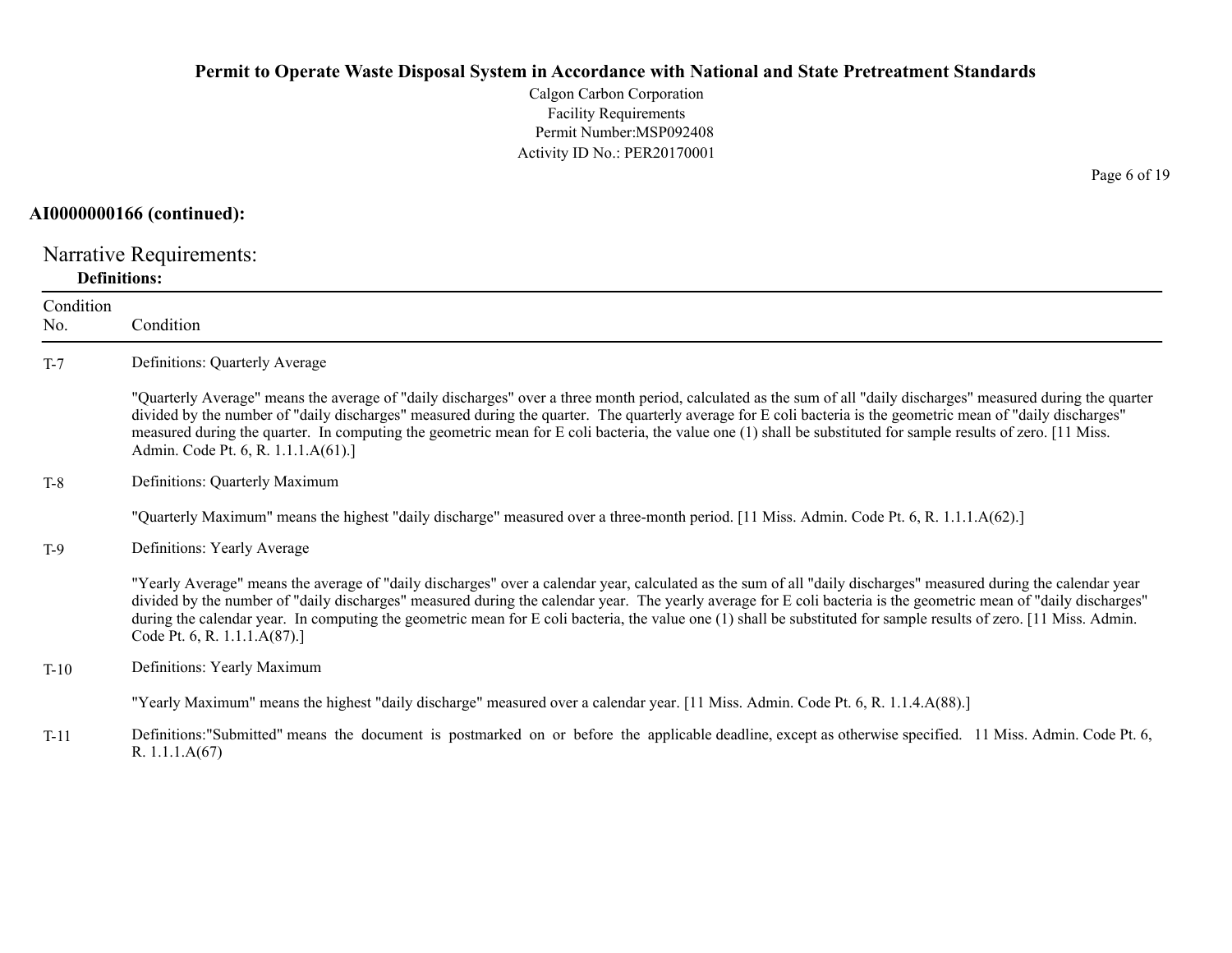Calgon Carbon Corporation Facility Requirements Permit Number:MSP092408 Activity ID No.: PER20170001

## **AI0000000166 (continued):**

Narrative Requirements:

| Condition<br>No. | Condition                                                                                                                                                                                                                                                                                                                                                                                                                                                                                                                                                                                                                                                                                                                                                                                                                                                                                                                                                                                                                                                                                                |
|------------------|----------------------------------------------------------------------------------------------------------------------------------------------------------------------------------------------------------------------------------------------------------------------------------------------------------------------------------------------------------------------------------------------------------------------------------------------------------------------------------------------------------------------------------------------------------------------------------------------------------------------------------------------------------------------------------------------------------------------------------------------------------------------------------------------------------------------------------------------------------------------------------------------------------------------------------------------------------------------------------------------------------------------------------------------------------------------------------------------------------|
| $T-12$           | The issuance of this permit does not relieve the permittee from complying with any requirements which the Publicly Owned Treatment Works (POTW) Authority<br>may deem necessary as a prerequisite to the use of the Authority's sewage system and associated treatment works. [11 Miss. Admin. Code Pt. 6, R. 1.1.4.M.]                                                                                                                                                                                                                                                                                                                                                                                                                                                                                                                                                                                                                                                                                                                                                                                  |
| $T-13$           | The permittee shall achieve compliance with the effluent limitations specified for discharge in accordance with the following schedule: Upon Permit Issuance. [11<br>Miss. Admin. Code Pt. 6, R. 1.1.4.A(9).]                                                                                                                                                                                                                                                                                                                                                                                                                                                                                                                                                                                                                                                                                                                                                                                                                                                                                            |
| $T-14$           | Within 14 days after either an interim or final date of compliance specified by this permit, the permittee shall provide the Permit Board with written notice of his<br>compliance or noncompliance with the requirements or conditions specified to be completed by that date. [11 Miss. Admin. Code Pt. 6, R. 1.1.4.A(10).]                                                                                                                                                                                                                                                                                                                                                                                                                                                                                                                                                                                                                                                                                                                                                                            |
| $T-15$           | No Discharge of Wastewater to Surface Water                                                                                                                                                                                                                                                                                                                                                                                                                                                                                                                                                                                                                                                                                                                                                                                                                                                                                                                                                                                                                                                              |
|                  | The discharge of any wastewater from this facility to the waters of the State of Mississippi shall constitute a violation of this permit, except as provided in the<br>Bypassing and Upset conditions of this permit, or as authorized under separate permit pursuant to Section 402 of the Federal Water Pollution Control Act. [11<br>Miss. Admin. Code Pt. 6, R. 1.1.1.B.]                                                                                                                                                                                                                                                                                                                                                                                                                                                                                                                                                                                                                                                                                                                            |
| $T-16$           | Facilities Operation                                                                                                                                                                                                                                                                                                                                                                                                                                                                                                                                                                                                                                                                                                                                                                                                                                                                                                                                                                                                                                                                                     |
|                  | The permittee shall at all times properly operate, maintain, and when necessary, promptly replace all facilities and systems of collection, treatment and control (and<br>related appurtenances) which are installed or used by the permittee to achieve compliance with the conditions of this permit. Proper operation and maintenance<br>includes adequate laboratory controls and appropriate quality assurance procedures. Proper replacement includes maintaining an adequate inventory of<br>replacement equipment and parts for prompt replacement when necessary to maintain continuous collection and treatment of wastewater. This provision requires<br>the operation of back-up or auxiliary facilities or similar systems which are installed by a permittee only when the operation is necessary to achieve compliance<br>with the conditions of the permit. The Permit Board may require regular reporting of internal operational and maintenance parameters where necessary to confirm<br>proper operation of a waste treatment system. [11 Miss. Admin. Code Pt. 6, R. 1.1.4.A.(18).] |
| $T-17$           | Representative Sampling                                                                                                                                                                                                                                                                                                                                                                                                                                                                                                                                                                                                                                                                                                                                                                                                                                                                                                                                                                                                                                                                                  |
|                  | Samples and measurements taken as required herein shall be representative of the volume and nature of the monitored wastewater. [11 Miss. Admin. Code Pt. 6, R.<br>1.1.4.A(28)(e).                                                                                                                                                                                                                                                                                                                                                                                                                                                                                                                                                                                                                                                                                                                                                                                                                                                                                                                       |

Page 7 of 19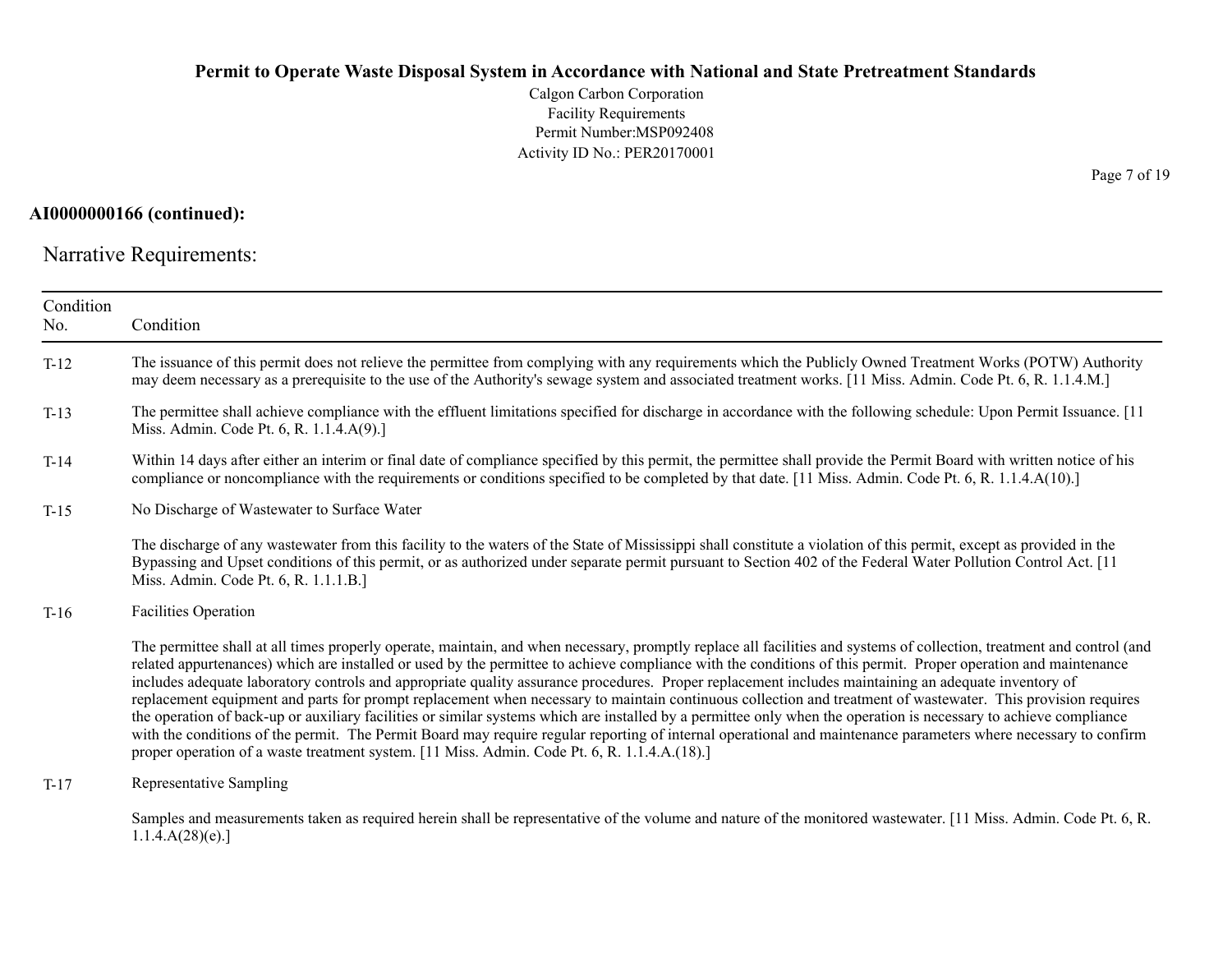Calgon Carbon Corporation Facility Requirements Permit Number:MSP092408 Activity ID No.: PER20170001

**AI0000000166 (continued):**

Narrative Requirements:

| Condition<br>No. | Condition                                                                                                                                                                                                                                                                                                                                                                                                                                                                                                                                                                                                                                                                                                                                                                                                                                                                                                                                                                      |
|------------------|--------------------------------------------------------------------------------------------------------------------------------------------------------------------------------------------------------------------------------------------------------------------------------------------------------------------------------------------------------------------------------------------------------------------------------------------------------------------------------------------------------------------------------------------------------------------------------------------------------------------------------------------------------------------------------------------------------------------------------------------------------------------------------------------------------------------------------------------------------------------------------------------------------------------------------------------------------------------------------|
| $T-18$           | Reporting                                                                                                                                                                                                                                                                                                                                                                                                                                                                                                                                                                                                                                                                                                                                                                                                                                                                                                                                                                      |
|                  | If the results for a given sample analysis are such that any parameter (other than E coli) is not detected at or above the minimum level for the test method used, a<br>value of zero will be used for that sample in calculating an arithmetic mean value for the parameter. If the resulting calculated arithmetic mean value for that<br>reporting period is zero, the permittee shall report "NODI = B" on the DMR. For E coli, a value of 1.0 shall be used in calculating the geometric mean. If the<br>resulting E coli mean value is 1.0, the permittee shall report "NODI = B" on the DMR. For each quantitative sample value that is not detectable, the test method<br>used and the minimum level for that method for that parameter shall be attached to and submitted with the DMR. The permittee shall then be considered in<br>compliance with the appropriate effluent limitation and/or reporting requirement. [11 Miss. Admin. Code Pt. 6, Ch. 1., Subch. 2] |
| $T-19$           | Reporting                                                                                                                                                                                                                                                                                                                                                                                                                                                                                                                                                                                                                                                                                                                                                                                                                                                                                                                                                                      |
|                  | If the permittee monitors any pollutant as prescribed in the permit more frequently than required by the permit using test procedures approved under 40 CFR Part<br>136 or, in the case of sludge use or disposal, approved under 40 CFR Part 136 unless otherwise specified in 40 CFR Part 503, or as specified in the permit, the<br>results of this monitoring shall be included in the calculation and reporting of the data submitted in the DMR or sludge reporting form specified by the Permit<br>Board. [11 Miss. Admin. Code Pt. 6, R. 1.1.4.A(15)(c)(2).]                                                                                                                                                                                                                                                                                                                                                                                                           |
| $T-20$           | Reporting                                                                                                                                                                                                                                                                                                                                                                                                                                                                                                                                                                                                                                                                                                                                                                                                                                                                                                                                                                      |
|                  | Calculations for all limitations which require averaging of measurements shall utilize an arithmetic mean unless otherwise specified by the Permit Board in the<br>permit. [11 Miss. Admin. Code Pt. 6, R. 1.1.4.A(15)(c)(3).]                                                                                                                                                                                                                                                                                                                                                                                                                                                                                                                                                                                                                                                                                                                                                 |
| $T-21$           | <b>Test Procedures</b>                                                                                                                                                                                                                                                                                                                                                                                                                                                                                                                                                                                                                                                                                                                                                                                                                                                                                                                                                         |
|                  | Test procedures for the analysis of pollutants shall include those set forth in 40 CFR 136 or alternative procedures approved and/or promulgated by EPA. [11 Miss.]<br>Admin. Code Pt. 6, R. 1.1.4.A(30).]                                                                                                                                                                                                                                                                                                                                                                                                                                                                                                                                                                                                                                                                                                                                                                     |
| $T-22$           | Records Retention                                                                                                                                                                                                                                                                                                                                                                                                                                                                                                                                                                                                                                                                                                                                                                                                                                                                                                                                                              |
|                  | All records and results of monitoring activities required by this permit, including calibration and maintenance records, shall be retained by the permittee for a<br>minimum of three (3) years, unless otherwise required or extended by the Permit Board, copies of which shall be furnished to the Department upon request. [11]<br>Miss. Admin. Code Pt. 6, R. 1.1.4.A(29)(a).]                                                                                                                                                                                                                                                                                                                                                                                                                                                                                                                                                                                            |

Page 8 of 19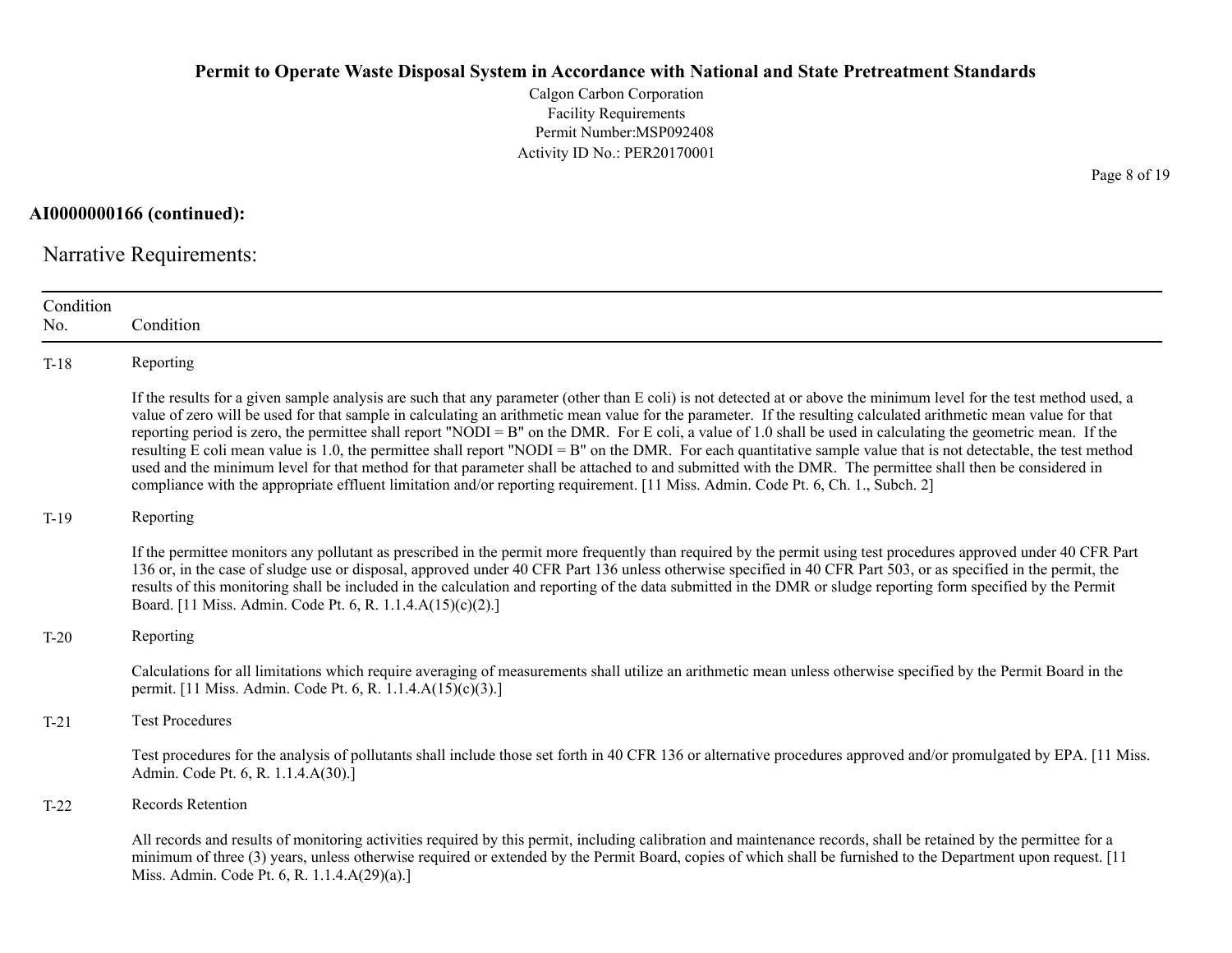Calgon Carbon Corporation Facility Requirements Permit Number:MSP092408 Activity ID No.: PER20170001

**AI0000000166 (continued):**

Narrative Requirements:

| Condition<br>No. | Condition                                                                                                                                                                                                                                                                                                                                                                                                                                                                                                                                                                                                                                        |  |  |  |
|------------------|--------------------------------------------------------------------------------------------------------------------------------------------------------------------------------------------------------------------------------------------------------------------------------------------------------------------------------------------------------------------------------------------------------------------------------------------------------------------------------------------------------------------------------------------------------------------------------------------------------------------------------------------------|--|--|--|
| $T-23$           | <b>Falsifying Reports</b>                                                                                                                                                                                                                                                                                                                                                                                                                                                                                                                                                                                                                        |  |  |  |
|                  | Any permittee who falsifies, tampers with, or knowingly renders inaccurate any monitoring device or method required by the Permit Board to be maintained as a<br>condition in a permit, or who alters or falsifies the results obtained by such devices or methods and/or any written report required by or in response to a permit<br>condition, shall be deemed to have violated a permit condition and shall be subject to the penalties provided for a violation of a permit condition pursuant to<br>Section 49-17-43 of the Code. [11 Miss. Admin. code Pt. 6, R. 1.1.4.A(29)(d).]                                                         |  |  |  |
| $T-24$           | Compliance with Permit Conditions                                                                                                                                                                                                                                                                                                                                                                                                                                                                                                                                                                                                                |  |  |  |
|                  | All discharges authorized by the permit shall be consistent with the terms and conditions of the permit and the permittee shall make all reasonable efforts to meet<br>any interim or final dates for compliance specified therein. [11 Miss. Admin. Code Pt. 6, R. 1.1.4.A(13).]                                                                                                                                                                                                                                                                                                                                                                |  |  |  |
| $T-25$           | Facility Expansion and/or Modification                                                                                                                                                                                                                                                                                                                                                                                                                                                                                                                                                                                                           |  |  |  |
|                  | Any facility expansion, production increases, process modifications, changes in discharge volume or location or other changes in operations or conditions of the<br>permittee which may result in a new or increased discharge of waste, shall be reported to the Permit Board by submission of a new application for a permit<br>pursuant to 11 Miss. Admin. Code Pt. 6, R. 1.1.2.A. of the Mississippi Wastewater Regulations, or if the discharge does not violate effluent limitations specified in<br>the permit, by submitting to the Permit Board a notice of a new or increased discharge. [11 Miss. Admin. Code Pt. 6, R. 1.1.4.A(14).] |  |  |  |
| $T-26$           | Routine Reporting                                                                                                                                                                                                                                                                                                                                                                                                                                                                                                                                                                                                                                |  |  |  |
|                  | Such test results, reports, or other data as the Mississippi Environmental Quality Permit Board may determine to be necessary shall be submitted as specified<br>elsewhere in the permit to the following address:                                                                                                                                                                                                                                                                                                                                                                                                                               |  |  |  |
|                  | Mississippi Department of Environmental Quality<br>Office of Pollution Control<br>P.O. Box 2261<br>Jackson, Mississippi 39225. [11 Miss. Admin. code Pt. 6, R. 1.1.4.A(16).]                                                                                                                                                                                                                                                                                                                                                                                                                                                                     |  |  |  |
|                  |                                                                                                                                                                                                                                                                                                                                                                                                                                                                                                                                                                                                                                                  |  |  |  |

Page 9 of 19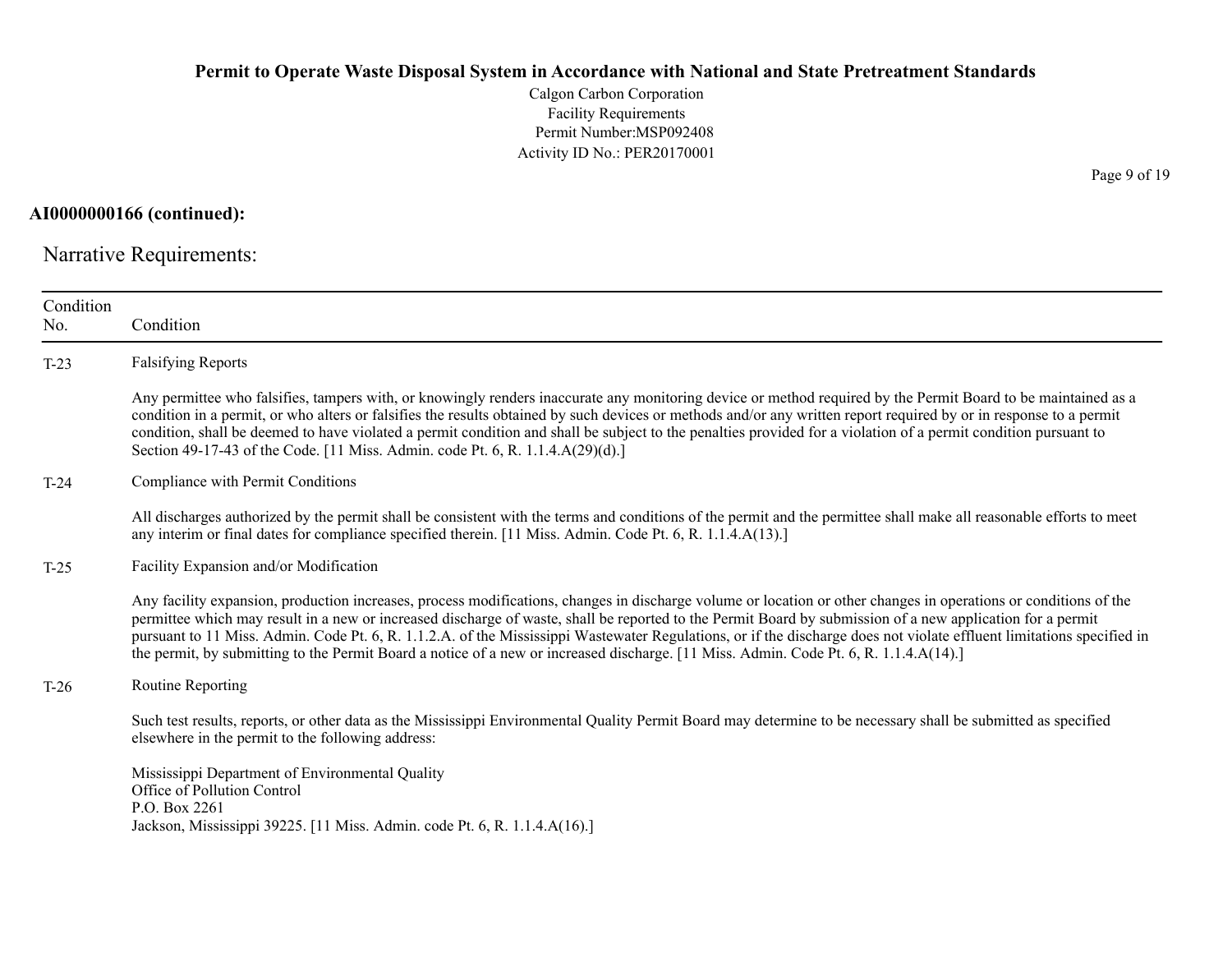Calgon Carbon Corporation Facility Requirements Permit Number:MSP092408 Activity ID No.: PER20170001

**AI0000000166 (continued):**

Narrative Requirements:

| Condition<br>No. | Condition                                                                                                                                                                                                                                                                                                                                                                                                                                                                                                                                                                                                                                                                                                                                                                                                   |  |  |  |
|------------------|-------------------------------------------------------------------------------------------------------------------------------------------------------------------------------------------------------------------------------------------------------------------------------------------------------------------------------------------------------------------------------------------------------------------------------------------------------------------------------------------------------------------------------------------------------------------------------------------------------------------------------------------------------------------------------------------------------------------------------------------------------------------------------------------------------------|--|--|--|
| $T-27$           | Duty to Mitigate                                                                                                                                                                                                                                                                                                                                                                                                                                                                                                                                                                                                                                                                                                                                                                                            |  |  |  |
|                  | The permittee shall take all reasonable steps to minimize or prevent any discharge or sludge use or disposal in violation of the permit that has a reasonable<br>likelihood of adversely affecting human health or the environment. [11 Miss. Admin. Code Pt. 6, R. 1.1.4.A(19).]                                                                                                                                                                                                                                                                                                                                                                                                                                                                                                                           |  |  |  |
| $T-28$           | <b>Bypassing</b>                                                                                                                                                                                                                                                                                                                                                                                                                                                                                                                                                                                                                                                                                                                                                                                            |  |  |  |
|                  | The permittee shall comply with the terms and conditions regarding bypass found in 40 CFR 403.17. [11 Miss. Admin. Code Pt. 6, R. 1.1.4.M.]                                                                                                                                                                                                                                                                                                                                                                                                                                                                                                                                                                                                                                                                 |  |  |  |
| $T-29$           | Bypassing - Definitions                                                                                                                                                                                                                                                                                                                                                                                                                                                                                                                                                                                                                                                                                                                                                                                     |  |  |  |
|                  | "Bypass" means the intentional diversion of waste streams from any portion of the permittee's treatment facility.                                                                                                                                                                                                                                                                                                                                                                                                                                                                                                                                                                                                                                                                                           |  |  |  |
|                  | "Severe property damage" means substantial physical damage to property, damage to the treatment facilities which causes them to become inoperable, or<br>substantial and permanent loss of natural resources which can reasonably be expected to occur in the absence of a bypass. Severe property damage does not mean<br>economic loss caused by delays in production. [40 CFR 403.17(a)]                                                                                                                                                                                                                                                                                                                                                                                                                 |  |  |  |
| $T-30$           | Bypassing-Prohibition of Bypass                                                                                                                                                                                                                                                                                                                                                                                                                                                                                                                                                                                                                                                                                                                                                                             |  |  |  |
|                  | Bypass is prohibited, and the Commission may take enforcement action against a permittee unless:<br>(1) Bypass was unavoidable to prevent loss of life, personal injury, or severe property damage.<br>(2) There were no feasible alternatives to the bypass, such as the use of auxiliary treatment facilities, retention of untreated wastes, or maintenance during normal<br>periods of equipment downtime. This condition is not satisfied if adequate back-up equipment should have been installed in the exercise of reasonable engineering<br>judgement to prevent a bypass which occurred during normal periods of equipment downtime or preventative maintenance; and<br>(3) The permittee submitted notices as required under the notice of bypass requirement in this permit. [40 CFR 403.17(d)] |  |  |  |
| $T-31$           | Upsets                                                                                                                                                                                                                                                                                                                                                                                                                                                                                                                                                                                                                                                                                                                                                                                                      |  |  |  |
|                  | The permittee shall meet the conditions of 40 CFR 403.16 regarding "Upsets" and as in the upset requirements of this permit. [11 Miss. Admin. Code Pt. 6, R.<br>$1.1.4.M.$ ]                                                                                                                                                                                                                                                                                                                                                                                                                                                                                                                                                                                                                                |  |  |  |

Page 10 of 19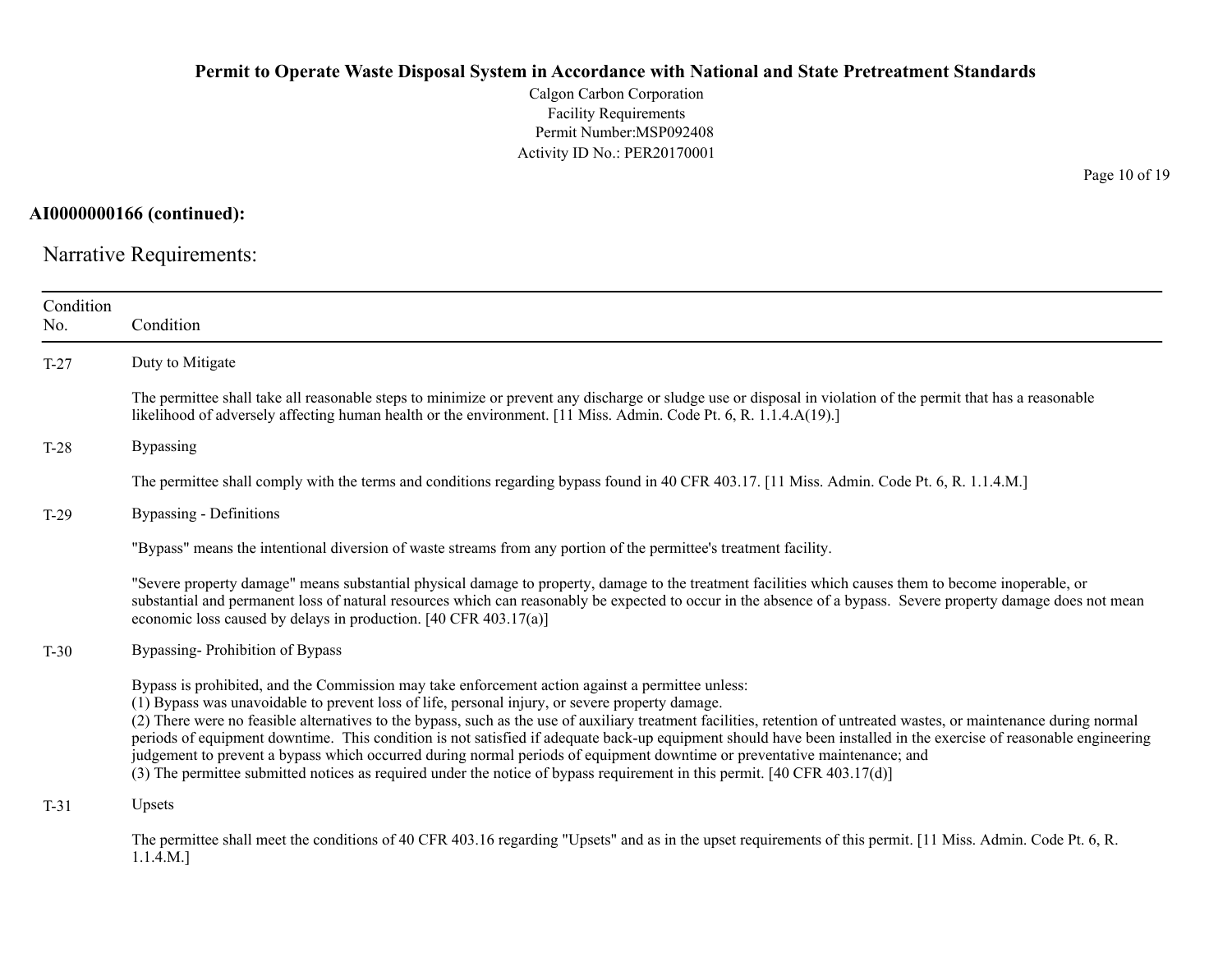Calgon Carbon Corporation Facility Requirements Permit Number:MSP092408 Activity ID No.: PER20170001

**AI0000000166 (continued):**

Narrative Requirements:

| Condition<br>No. | Condition                                                                                                                                                                                                                                                                                                                                                                                                                                                                                          |  |  |
|------------------|----------------------------------------------------------------------------------------------------------------------------------------------------------------------------------------------------------------------------------------------------------------------------------------------------------------------------------------------------------------------------------------------------------------------------------------------------------------------------------------------------|--|--|
| $T-32$           | <b>Upsets-Definition</b>                                                                                                                                                                                                                                                                                                                                                                                                                                                                           |  |  |
|                  | "Upset" means an exceptional incident in which there is unintentional and temporary noncompliance with categorical pretreatment standards because of factors<br>beyond the reasonable control of the permittee. An upset does not include noncompliance to the extent caused by operational error, improperly designed treatment<br>facilities, inadequate treatment facilities, lack of preventive maintenance, or careless or improper operation. [11 Miss. Admin. Code Pt. 6, R. 1.1.4.A(27).)] |  |  |
| $T-33$           | Upsets - Effect of an upset                                                                                                                                                                                                                                                                                                                                                                                                                                                                        |  |  |
|                  | An upset constitutes an affirmative defense to an action brought for noncompliance with categorical pretreatment standards if the "conditions necessary for<br>demonstration of upset" requirements of this permit are met. No determination made during administrative review of claims that noncompliance was caused by<br>upset, and before an action for noncompliance, is final administrative action subject to judicial review. [11 Miss. Admin. Code Pt. 6, R. 1.1.4.A(27).]               |  |  |
| $T-34$           | Upsets - Conditions necessary for demonstration of upset                                                                                                                                                                                                                                                                                                                                                                                                                                           |  |  |
|                  | A permittee who wishes to establish the affirmative defense of upset shall demonstrate, through properly signed contemporaneous operating logs, or other relevant<br>evidence that:                                                                                                                                                                                                                                                                                                                |  |  |
|                  | $(1)$ An upset occurred and that the permittee can identify the cause(s) of the upset;<br>(2) The permitted facility was at the time being properly operated in a prudent and workmanlike manner and in compliance with applicable operation and<br>maintenance procedures; and;<br>(3) The permittee submitted notice of the upset as required in 40 CFR 403.16(c)(3)(24-hour notice of noncompliance). [11 Miss. Admin. Code Pt. 6, R.<br>1.1.4.A(27).                                           |  |  |
| $T-35$           | Upsets - Burden of proof                                                                                                                                                                                                                                                                                                                                                                                                                                                                           |  |  |
|                  | In any enforcement proceeding the permittee seeking to establish the occurrence of an upset has the burden of proof. [11 Miss. Admin. Code Pt. 6, R. 1.1.4.A(27).]                                                                                                                                                                                                                                                                                                                                 |  |  |

Page 11 of 19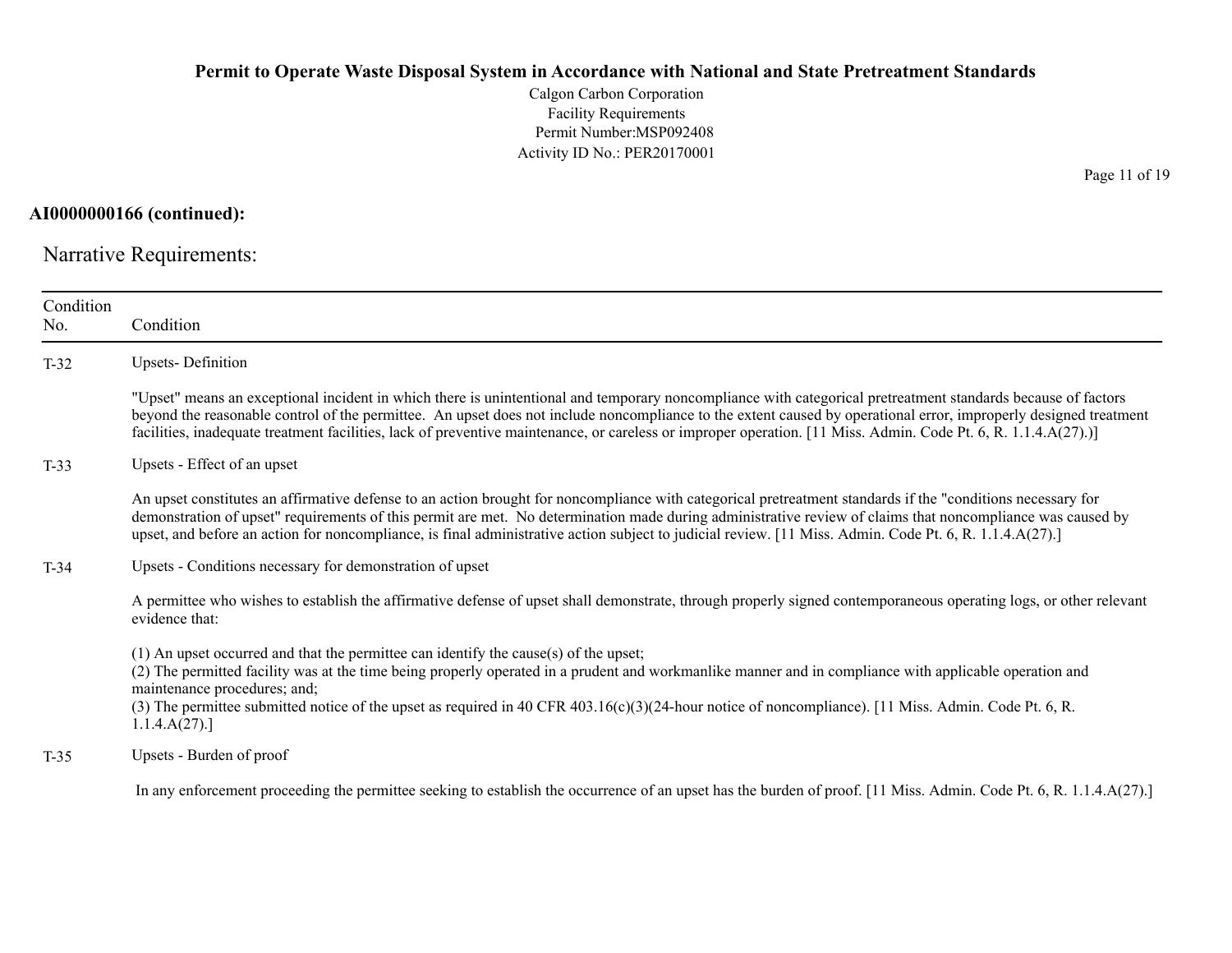Calgon Carbon Corporation Facility Requirements Permit Number:MSP092408 Activity ID No.: PER20170001

**AI0000000166 (continued):**

Narrative Requirements:

| Condition<br>No. | Condition                                                                                                                                                                                                                                                                                                                                                                                                                                                                                                                                                                                                                                                                                                                                                                     |  |  |  |  |
|------------------|-------------------------------------------------------------------------------------------------------------------------------------------------------------------------------------------------------------------------------------------------------------------------------------------------------------------------------------------------------------------------------------------------------------------------------------------------------------------------------------------------------------------------------------------------------------------------------------------------------------------------------------------------------------------------------------------------------------------------------------------------------------------------------|--|--|--|--|
| $T-36$           | Upsets- User responsibility in case of upset                                                                                                                                                                                                                                                                                                                                                                                                                                                                                                                                                                                                                                                                                                                                  |  |  |  |  |
|                  | The Industrial User shall control production or all discharges to the extent necessary to maintain compliance with categorical Pretreatment Standards upon<br>reduction, loss, or failure of its treatment facility until the facility is restored or an alternative method of treatment is provided. This requirement applies in the<br>situation where among other things, the primary source of power of the treatment facility is reduced, lost or fails. [40 CFR 403.16(f)]                                                                                                                                                                                                                                                                                              |  |  |  |  |
| $T-37$           | <b>Removed Substances</b>                                                                                                                                                                                                                                                                                                                                                                                                                                                                                                                                                                                                                                                                                                                                                     |  |  |  |  |
|                  | Solids, sludges, filter backwash, or other residuals removed in the course of treatment or control of wastewater shall be disposed of in a manner such as to prevent<br>such materials from entering State waters and in a manner consistent with the Mississippi Solid Waste Disposal Act, the Federal Resource Conservation and<br>Recovery Act, and the Mississippi Water Pollution Control Act. [11 Miss. Admin. Code Pt. 6, R. 1.1.4.A(21).]                                                                                                                                                                                                                                                                                                                             |  |  |  |  |
| $T-38$           | Power Failures                                                                                                                                                                                                                                                                                                                                                                                                                                                                                                                                                                                                                                                                                                                                                                |  |  |  |  |
|                  | If electric power is required, in order to maintain compliance with the conditions and prohibitions of the permit, the permittee shall either:                                                                                                                                                                                                                                                                                                                                                                                                                                                                                                                                                                                                                                |  |  |  |  |
|                  | (1) Provide an alternative power source to operate the wastewater control facilities; or, if such alternative power source is not in existence, and no date for its<br>implementation appears in the permit,<br>(2) Halt, reduce, or otherwise control production and/or all wastewater flows upon reduction, loss, or failure of the primary source of power to the wastewater<br>control facilities. [11 Miss. Admin. Code Pt. 6, R.1.1.4.A(22).]                                                                                                                                                                                                                                                                                                                           |  |  |  |  |
| $T-39$           | Inspection and Entry                                                                                                                                                                                                                                                                                                                                                                                                                                                                                                                                                                                                                                                                                                                                                          |  |  |  |  |
|                  | The permittee shall allow any authorized Commission representative to enter the permittee's premises where a wastewater source is located or in which records are<br>required to be kept under the terms and conditions of this permit, at any reasonable time, to have access to and copy any applicable records, to inspect process<br>facilities, treatment works, monitoring methods or equipment or to take samples, as authorized by Section 49-17-21 of the Code. In the event of investigation<br>during an emergency response action, a reasonable time shall be any time of the day or night. Follow-up investigations subsequent to the conclusion of the<br>emergency event shall be conducted at reasonable times. [11 Miss. Admin. Code Pt. 6, R. 1.1.4.A(17).] |  |  |  |  |

Page 12 of 19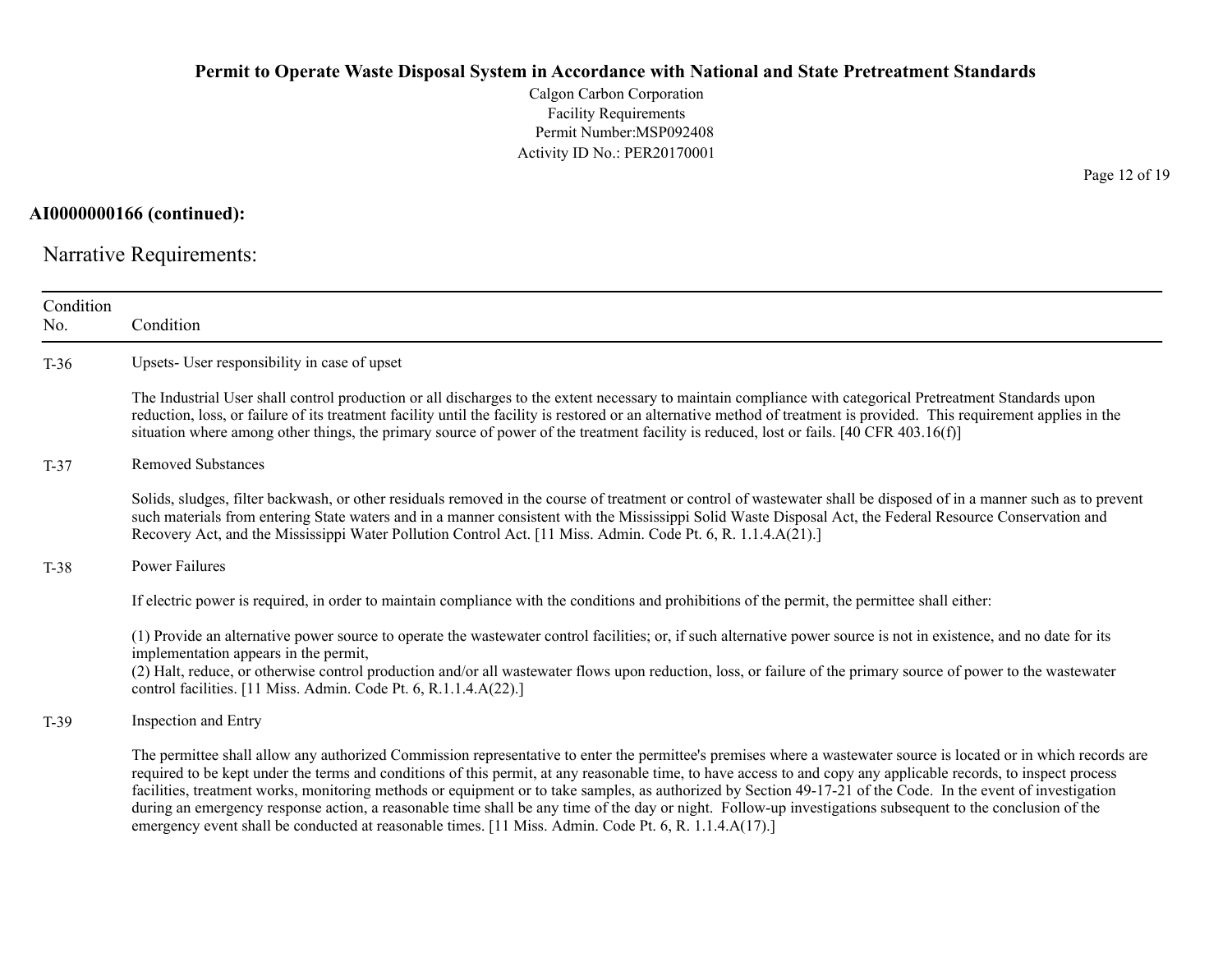Calgon Carbon Corporation Facility Requirements Permit Number:MSP092408 Activity ID No.: PER20170001

## **AI0000000166 (continued):**

Narrative Requirements:

| Condition<br>No. | Condition                                                                                                                                                                                                                                                                                                                                                                                                                                                                                                                                                                                                                                                                                                                                                                                                                                                                                                                                                                                                                                                                                                                                                                                                                                                                                                                                                                                                                                                                                                                                                      |
|------------------|----------------------------------------------------------------------------------------------------------------------------------------------------------------------------------------------------------------------------------------------------------------------------------------------------------------------------------------------------------------------------------------------------------------------------------------------------------------------------------------------------------------------------------------------------------------------------------------------------------------------------------------------------------------------------------------------------------------------------------------------------------------------------------------------------------------------------------------------------------------------------------------------------------------------------------------------------------------------------------------------------------------------------------------------------------------------------------------------------------------------------------------------------------------------------------------------------------------------------------------------------------------------------------------------------------------------------------------------------------------------------------------------------------------------------------------------------------------------------------------------------------------------------------------------------------------|
| $T-40$           | Transfer of Ownership or Control                                                                                                                                                                                                                                                                                                                                                                                                                                                                                                                                                                                                                                                                                                                                                                                                                                                                                                                                                                                                                                                                                                                                                                                                                                                                                                                                                                                                                                                                                                                               |
|                  | This permit is not transferable to any person without proper modification of this permit following procedures found in [11 Miss. Admin. Code Pt. 6, R. 1.1.5.C.]                                                                                                                                                                                                                                                                                                                                                                                                                                                                                                                                                                                                                                                                                                                                                                                                                                                                                                                                                                                                                                                                                                                                                                                                                                                                                                                                                                                               |
| $T-41$           | <b>Signatory Requirements</b>                                                                                                                                                                                                                                                                                                                                                                                                                                                                                                                                                                                                                                                                                                                                                                                                                                                                                                                                                                                                                                                                                                                                                                                                                                                                                                                                                                                                                                                                                                                                  |
|                  | All applications, reports, or information submitted to the Permit Board shall be signed and certified. [11 Miss. Admin. Code Pt. 6, R. 1.1.2.C.]                                                                                                                                                                                                                                                                                                                                                                                                                                                                                                                                                                                                                                                                                                                                                                                                                                                                                                                                                                                                                                                                                                                                                                                                                                                                                                                                                                                                               |
| $T-42$           | <b>Signatory Requirements - Application Signatures</b><br>All permit applications shall be signed as follows:<br>(1) For a corporation: by a responsible corporate officer. For the purpose of this Section, a responsible corporate officer means: (i) a president, secretary,<br>treasurer or vice president of the corporation in charge of a principal business function, or any other person who performs similar policy - or decision-making<br>function for the corporation, or (ii) the manager of one or more manufacturing, production, or operating facilities provided, the manager is authorized to make<br>management decisions which govern the operation of the regulated facility including having the explicit or implicit duty of making major capital investment<br>recommendations, and initiating and directing other comprehensive measures to assure long term environmental compliance with environmental laws and<br>regulations; the manager can ensure that the necessary systems are established or actions taken to gather complete and accurate information for permit application<br>requirements; and where authority to sign documents has been assigned or delegated to the manager in accordance with corporate procedures.<br>(2) For a partnership or sole proprietorship: by a general partner or the proprietor, respectively; or<br>(3) For a municipality, State, Federal, or other public agency: by either a principal executive officer or ranking elected official. [11 Miss. Admin. Code Pt. 6, R.<br>1.1.2.C.] |

Page 13 of 19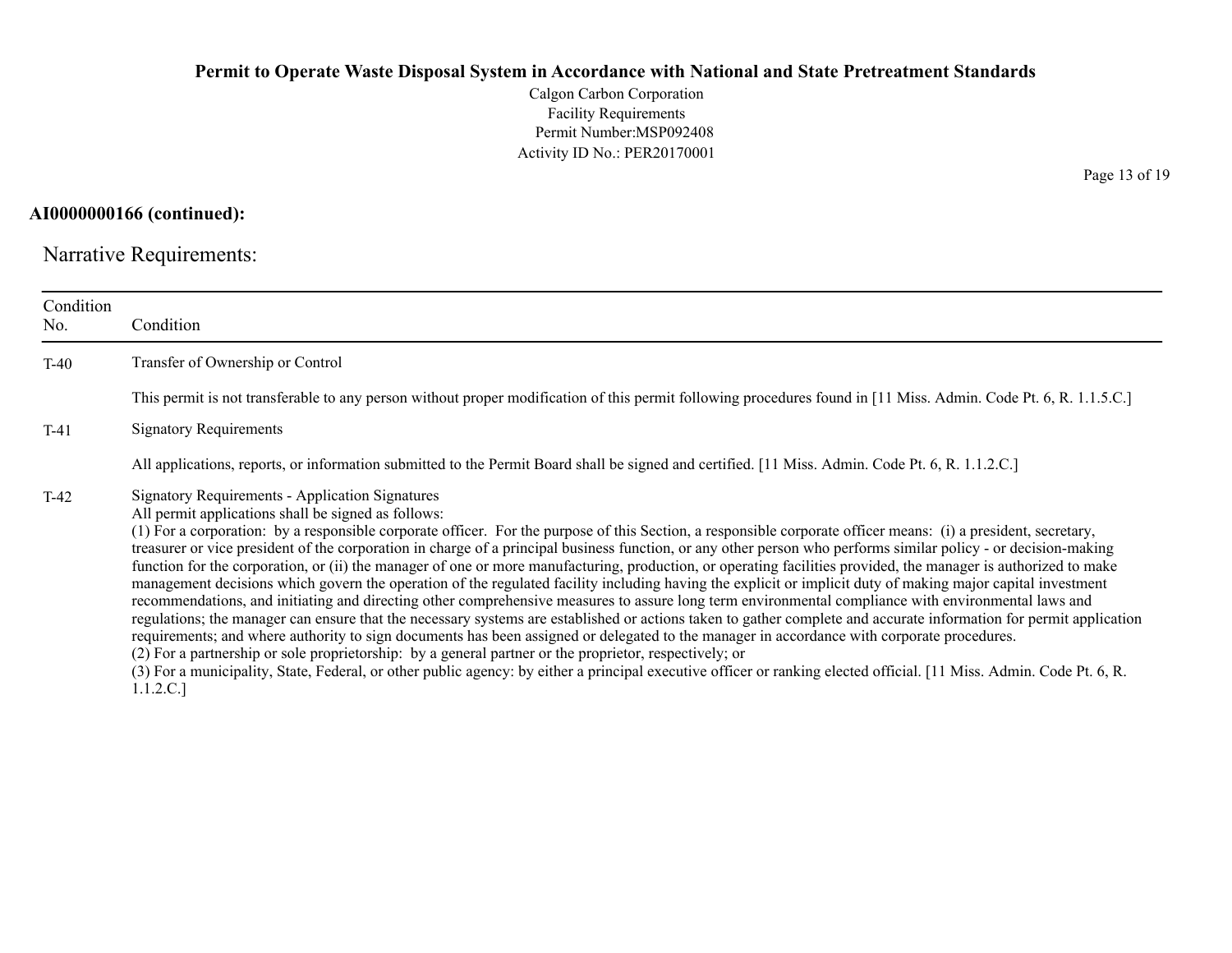Calgon Carbon Corporation Facility Requirements Permit Number:MSP092408 Activity ID No.: PER20170001

### **AI0000000166 (continued):**

Narrative Requirements:

| Condition<br>No. | Condition                                                                                                                                                                                                                                                                                                                                                                                                                                                                                                                                                                                                                                                                                          |  |  |
|------------------|----------------------------------------------------------------------------------------------------------------------------------------------------------------------------------------------------------------------------------------------------------------------------------------------------------------------------------------------------------------------------------------------------------------------------------------------------------------------------------------------------------------------------------------------------------------------------------------------------------------------------------------------------------------------------------------------------|--|--|
| $T-43$           | Signatory Requirements - Reports and Other Information                                                                                                                                                                                                                                                                                                                                                                                                                                                                                                                                                                                                                                             |  |  |
|                  | All reports required by the permit and other information requested by the Permit Board shall be signed by a person described by the application signature<br>requirements in this permit or by a duly authorized representative of that person. A person is a duly authorized representative only if:                                                                                                                                                                                                                                                                                                                                                                                              |  |  |
|                  | (1) The authorization is made in writing by a person described by the application signature requirements;<br>(2) The authorization specifies either an individual or a position having responsibility for the overall operation of the regulated facility or activity, such as the<br>position of plant manager, operator of a well or a well field, superintendent, position having overall responsibility for environmental matters for the company. (A<br>duly authorized representative may thus be either a named individual or any individual occupying a named position.); and<br>(3) The written authorization is submitted to the Permit Board. [11 Miss. Admin. Code Pt. 6, R. 1.1.2.C.] |  |  |
| $T-44$           | Signatory Requirements - Changes to Authorization                                                                                                                                                                                                                                                                                                                                                                                                                                                                                                                                                                                                                                                  |  |  |
|                  | If an authorization under the signatory requirements of this permit is no longer accurate because a different individual or position has responsibility for the overall<br>operation of the facility, a new authorization satisfying the signatory requirements of this permit must be submitted to the Permit Board prior to or together with<br>any reports, information, or applications. [11 Miss. Admin. Code Pt. 6, R. 1.1.4.M.]                                                                                                                                                                                                                                                             |  |  |
| $T-45$           | Signatory Requirements - Certification                                                                                                                                                                                                                                                                                                                                                                                                                                                                                                                                                                                                                                                             |  |  |
|                  | Any person signing a document under the signatory requirements stated in this permit shall make the following certification:                                                                                                                                                                                                                                                                                                                                                                                                                                                                                                                                                                       |  |  |
|                  | "I certify under penalty of law that this document and all attachments were prepared under the direction or supervision in accordance with a system designed to<br>assure that qualified personnel properly gather and evaluate the information submitted. Based on my inquiry of the person or persons who manage the system, or<br>those persons directly responsible for gathering the information, the information submitted is, to the best of my knowledge and belief, true, accurate, and complete.<br>I am aware that there are significant penalties for submitting false information, including the possibility of fine and imprisonment for knowing violations." [11                    |  |  |

Miss. Admin. Code Pt. 6, R. 1.1.4.A(29)(d).]

Page 14 of 19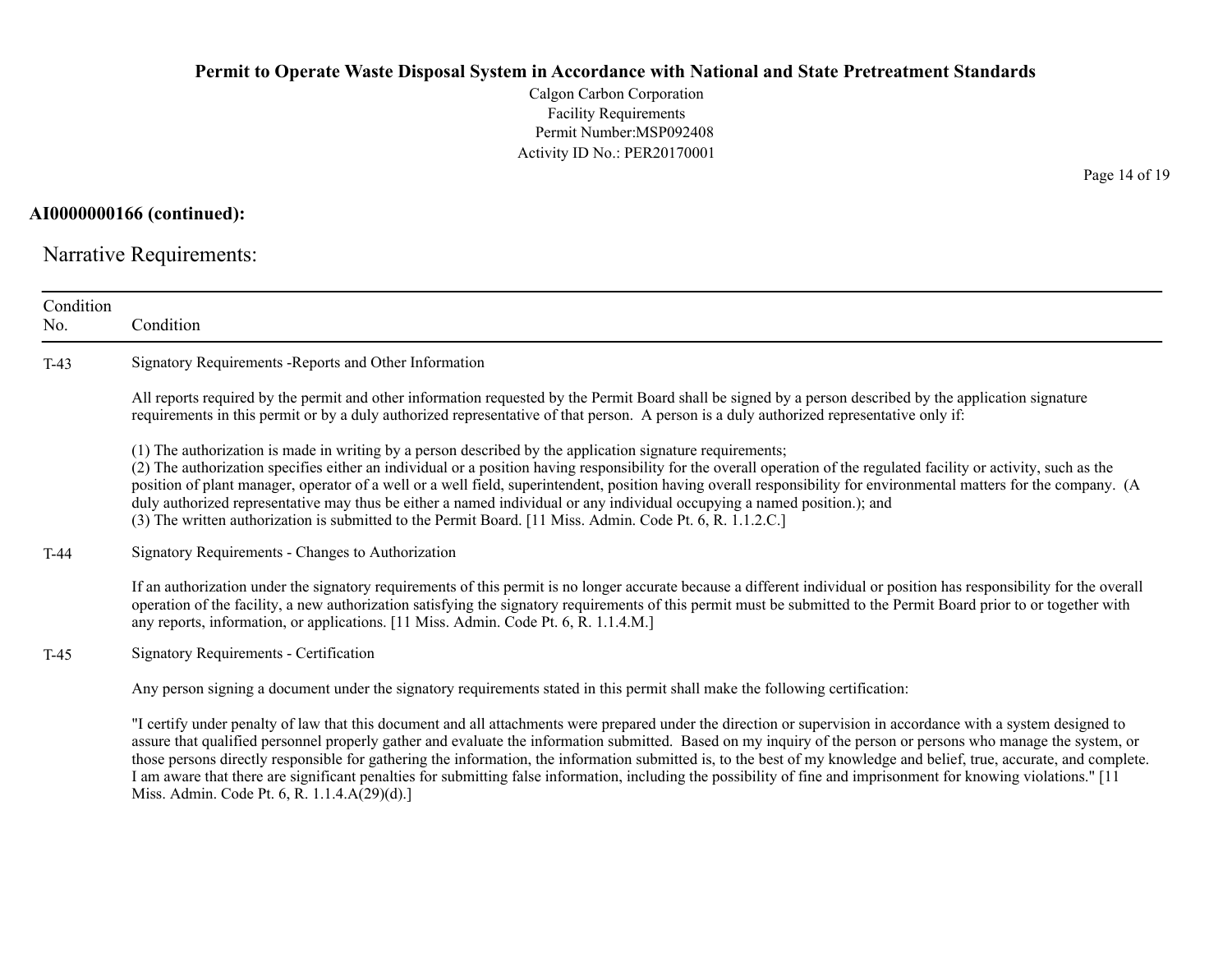Calgon Carbon Corporation Facility Requirements Permit Number:MSP092408 Activity ID No.: PER20170001

**AI0000000166 (continued):**

Narrative Requirements:

| Condition<br>No.                      | Condition                                                                                                                                                                                                                                                                                                                                                                                                                                                                                                                                                                                                                                                                            |  |  |
|---------------------------------------|--------------------------------------------------------------------------------------------------------------------------------------------------------------------------------------------------------------------------------------------------------------------------------------------------------------------------------------------------------------------------------------------------------------------------------------------------------------------------------------------------------------------------------------------------------------------------------------------------------------------------------------------------------------------------------------|--|--|
| $T-46$                                | Availability of Records                                                                                                                                                                                                                                                                                                                                                                                                                                                                                                                                                                                                                                                              |  |  |
|                                       | Except for information deemed to be confidential under the Mississippi Code Ann. 49-17-39 and 40 CFR 123.41, file information relating to this permit shall be<br>made available for public inspection and copying during normal business hours at the office of the Department of Environmental Quality in Jackson, Mississippi.<br>Written request must be provided in accordance with policies developed by the Commission and must state, specifically, records proposed for review, date<br>proposed for review and copying requirements. [11 Miss. Admin. Code Pt. 6, R. 1.1.3.E.]                                                                                             |  |  |
| Duty to Provide Information<br>$T-47$ |                                                                                                                                                                                                                                                                                                                                                                                                                                                                                                                                                                                                                                                                                      |  |  |
|                                       | The permittee shall furnish to the Permit Board within a reasonable time any relevant information which the Permit Board may request to determine whether cause<br>exists for modifying, revoking and reissuing, or terminating the permit, or to determine compliance with the permit. The permittee shall also furnish to the Permit<br>Board upon request, copies of records required to be kept by the permit. [11 Miss. Admin. Code Pt. 6, R. 1.1.4.A(16).]                                                                                                                                                                                                                     |  |  |
| $T-48$                                | Permit Actions                                                                                                                                                                                                                                                                                                                                                                                                                                                                                                                                                                                                                                                                       |  |  |
|                                       | The permit may be modified, revoked and reissued, or terminated for cause. The filing of a request by the permittee for a permit modification, revocation and<br>reissuance, or termination, or a modification of planned changes or anticipated noncompliance, does not stay any permit condition. [11 Miss. Admin. Code Pt. 6, R.<br>1.1.5.C.(5).                                                                                                                                                                                                                                                                                                                                  |  |  |
| $T-49$                                | Civil and Criminal Liability                                                                                                                                                                                                                                                                                                                                                                                                                                                                                                                                                                                                                                                         |  |  |
|                                       | (1) Any person who violates a term, condition or schedule of compliance contained within this permit or the Mississippi Water Pollution Control Law is subject to<br>the actions defined by law.<br>(2) Except as provided in permit conditions on "Bypassing" and "Upsets", nothing in this permit shall be construed to relieve the permittee from civil or criminal<br>penalties for noncompliance.<br>(3) It shall not be the defense of the permittee in an enforcement action that it would have been necessary to halt or reduce the permitted activity in order to<br>maintain compliance with the conditions of this permit. [11 Miss. Admin. Code Pt. 6, R. 1.1.4.A.(24).] |  |  |

Page 15 of 19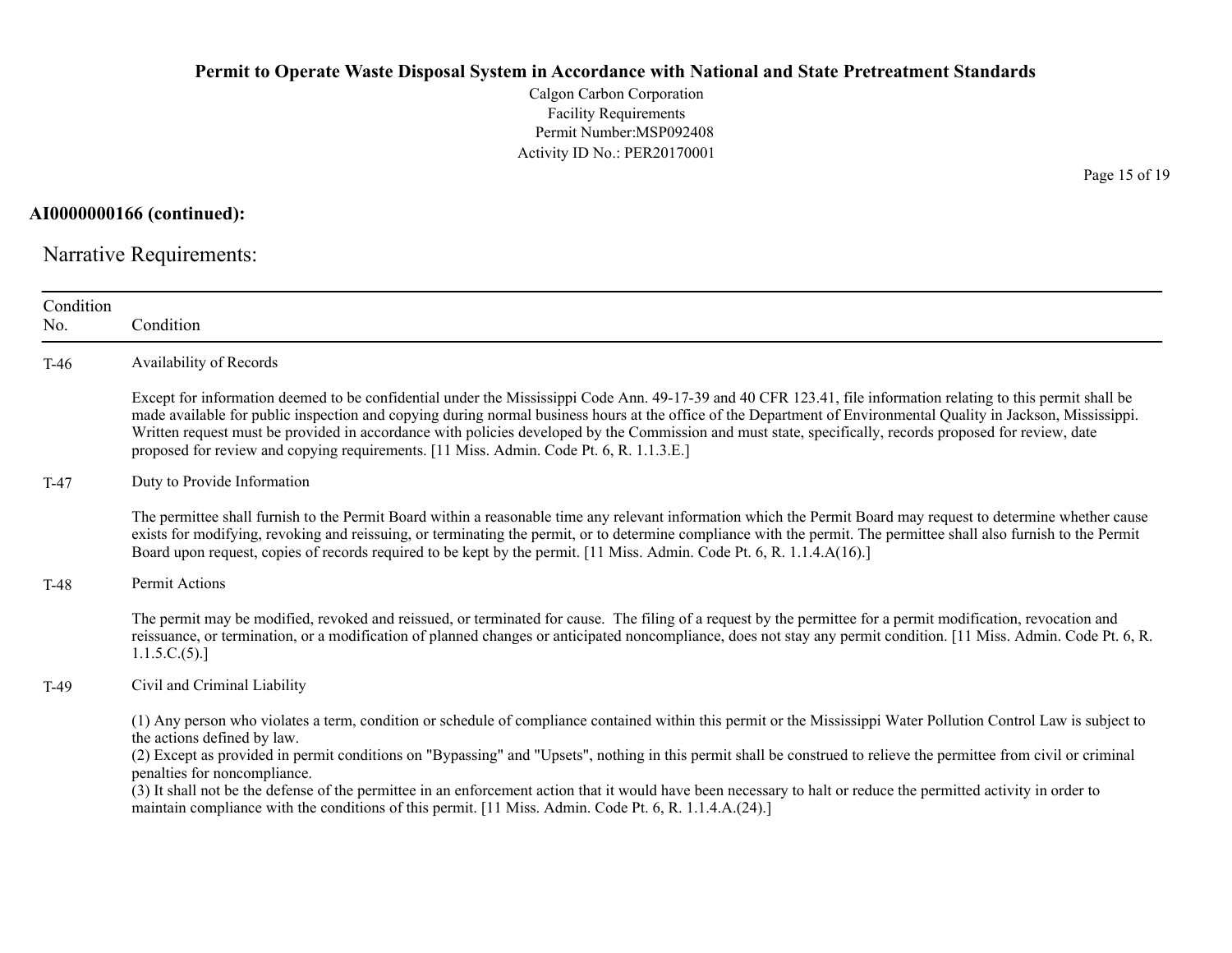Calgon Carbon Corporation Facility Requirements Permit Number:MSP092408Activity ID No.: PER20170001

**AI0000000166 (continued):**

Narrative Requirements:

ConditionNo. ConditionT-50 Oil and Hazardous Substance Liability Nothing in this permit shall be construed to preclude the institution of any legal action or relieve the permittee from any responsibilities, liabilities, or penalties to which the permittee is or may be subject to under Section 311 of the Federal Water Pollution Control Act and applicable provisions under Mississippi Law pertaining to transportation, storage, treatment, or spillage of oil or hazardous substances. [11 Miss. Admin. Code Pt. 6, R. 1.1.4.A(23).] T-51 Hazardous Waste Release(1) The permittee shall notify the Mississippi Department of Environmental Quality, the EPA Regional Waste Management Division Director, State hazardous waste authorities, and the POTW in writing of any discharge into the POTW of a substance, which, if otherwise disposed of, would be a hazardous waste under 40 CFR part 261. Such notification must include the name of the hazardous waste as set forth in 40 CFR part 261, the EPA hazardous waste number, and the type of discharge (continuous, batch, or other). If the Industrial User discharges more than 100 kilograms of such waste per calendar month to the POTW, the notification shall also contain the following information to the extent such information is known and readily available to the Industrial User: An identification of the hazardous constituents contained in the wastes, as estimation of the mass and concentration of such constituents in the wastestream discharged during that calendar month, and an estimation of the mass of constituents in the wastestream expected to be discharged during the following twelve months. All notifications must take place within 180 days of the effective date of this rule. Industrial users who commence discharging after the effective date of this rule shall provide the notification no later than 180 days after the discharge of the listed or characteristic hazardous waste. Any notification under this paragraph need be submitted only once. However, notifications of changed discharges must be submitted under 40 CFR 403.12(j). The notification requirement in this section does not apply to pollutants already reported under the self-monitoring requirements of 40 CFR 403.12(b), (d), and (e). T-52 Hazardous Waste Release (continued) (2) Dischargers are exempt from the requirements of paragraph (1) of the Hazardous Waste Release requirement during a calendar month in which they discharge no more than fifteen kilograms of hazardous wastes, unless the wastes are acute hazardous wastes as specified in 40 CFR 261.30(d) and 261.33(d). Discharge of

more than fifteen kilograms of non-acute hazardous wastes in a calendar month, or of any quantity of acute hazardous wastes as specified in 40 CFR 261.30(d) and 261.33(e), requires a one-time notification. Subsequent months during which the Industrial User discharges more than such quantities of any hazardous waste do not require additional notification.

(3) In the case of any new regulations under section 3001 of RCRA identifying additional characteristics of hazardous waste or listing any additional substance as a hazardous waste, the Industrial User must notify the POTW, the EPA Regional Waste Management Division Director, and State hazardous waste authorities of the discharge of such substance within 90 days of the effective date of such regulations. [40 CFR 403.12(p)]

Page 16 of 19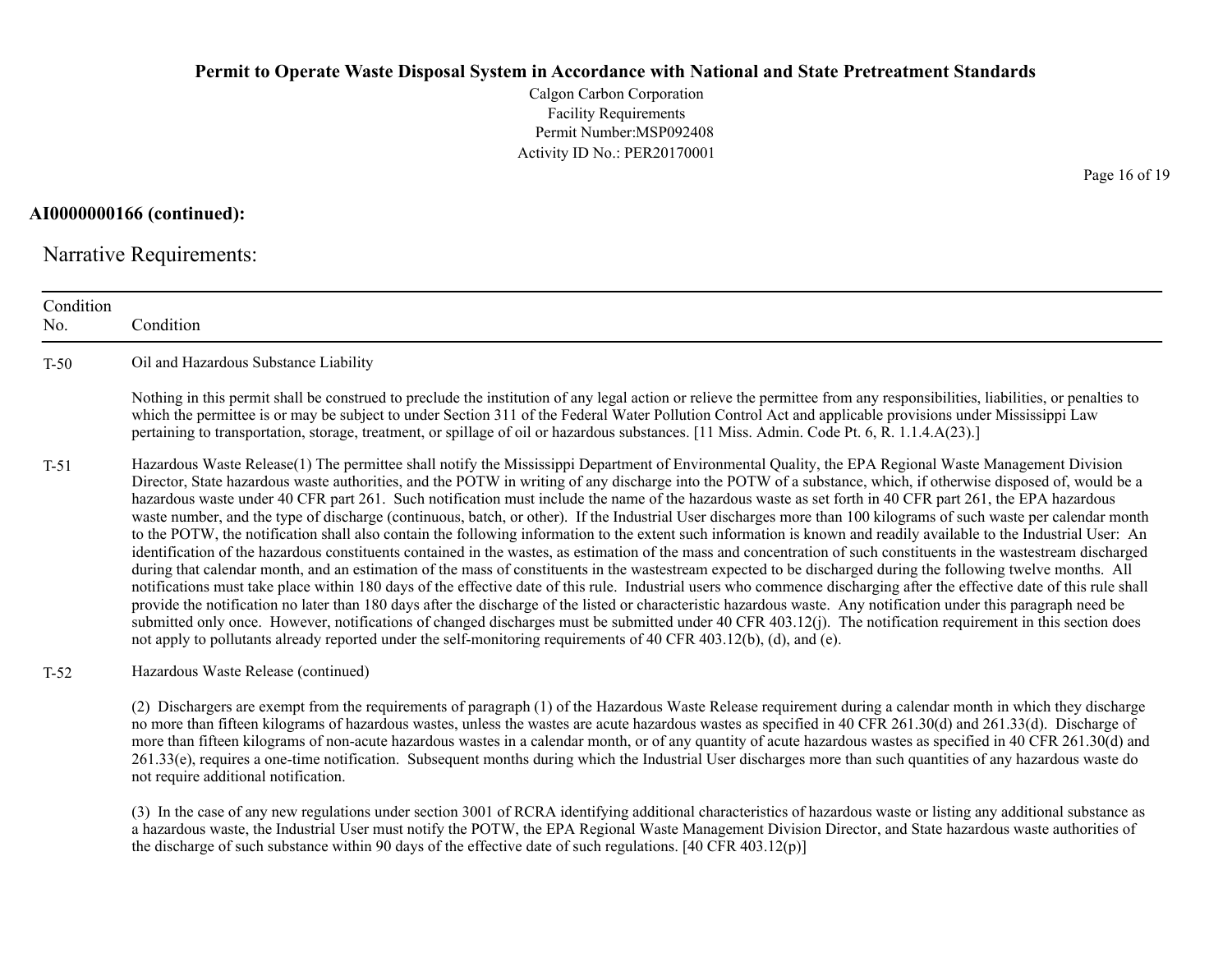Calgon Carbon Corporation Facility Requirements Permit Number:MSP092408 Activity ID No.: PER20170001

**AI0000000166 (continued):**

Narrative Requirements:

| Condition<br>No.       | Condition                                                                                                                                                                                                                                                                                                                                                                                                                                                                                                                                                                                                                                                                                                                                                                                                                                                                                 |  |  |  |  |
|------------------------|-------------------------------------------------------------------------------------------------------------------------------------------------------------------------------------------------------------------------------------------------------------------------------------------------------------------------------------------------------------------------------------------------------------------------------------------------------------------------------------------------------------------------------------------------------------------------------------------------------------------------------------------------------------------------------------------------------------------------------------------------------------------------------------------------------------------------------------------------------------------------------------------|--|--|--|--|
| $T-53$                 | Hazardous Waste Release (continued)                                                                                                                                                                                                                                                                                                                                                                                                                                                                                                                                                                                                                                                                                                                                                                                                                                                       |  |  |  |  |
|                        | (4) In the case of any notification made under paragraph (1) of this section, the Industrial User shall certify that it has a program in place to reduce the volume and<br>toxicity of hazardous wastes generated to the degree it has determined to be economically practical. [40 CFR 403.12(p)]                                                                                                                                                                                                                                                                                                                                                                                                                                                                                                                                                                                        |  |  |  |  |
| $T-54$                 | <b>Property Rights</b>                                                                                                                                                                                                                                                                                                                                                                                                                                                                                                                                                                                                                                                                                                                                                                                                                                                                    |  |  |  |  |
|                        | The issuance of this permit does not convey any property rights in either real or personal property, or any exclusive privileges, nor does it authorize any injury to<br>private property or any invasion of personal rights, nor any infringement of Federal, State, or local laws or regulations. [11 Miss. Admin. Code Pt. 6, R. 1.1.5.E.]                                                                                                                                                                                                                                                                                                                                                                                                                                                                                                                                             |  |  |  |  |
| Severability<br>$T-55$ |                                                                                                                                                                                                                                                                                                                                                                                                                                                                                                                                                                                                                                                                                                                                                                                                                                                                                           |  |  |  |  |
|                        | The provisions of this permit are severable. If any provision of this permit, or the application of any provision of this permit to any circumstances, is challenged or<br>held invalid, the validity of the remaining permit provisions and/or portions thereof or their application to other persons or sets of circumstances, shall not be<br>affected thereby. [11 Miss. Admin. Code Pt. 6, R. 1.1.4.A(25).]                                                                                                                                                                                                                                                                                                                                                                                                                                                                          |  |  |  |  |
| $T-56$                 | Protection of Confidential Information                                                                                                                                                                                                                                                                                                                                                                                                                                                                                                                                                                                                                                                                                                                                                                                                                                                    |  |  |  |  |
|                        | (1) Pursuant to Miss. Code Ann. '49-17-39 and 40 CFR 123.41, the Permit Board shall make available to the public all information contained on any form and all<br>public comments on such information. Effluent data and information concerning air or water quality shall also be made available to the public. Information that is<br>determined by the Commission to be trade secrets shall not be disclosed to the public without prior consent of the source of such information. When a claim of<br>confidentiality is made by a person in accordance with the provisions of Miss. Code Ann. '49-17-39, a recommendation on the questions of confidentiality shall be<br>made by the Commission and forwarded to the Regional Administrator (or his/her designee) of EPA for his concurrence in such determination of confidentiality.<br>[11 Miss. Admin. Code Pt. 6, R. 1.1.3.F.] |  |  |  |  |
| $T-57$                 | Protection of Confidential Information-continued                                                                                                                                                                                                                                                                                                                                                                                                                                                                                                                                                                                                                                                                                                                                                                                                                                          |  |  |  |  |
|                        | (2) A copy of a State, UIC, or NPDES permit application, public notice, fact sheet, draft permit and other forms relating thereto, including written public comment<br>and other reports, files and information relating to the application not classified as confidential information by the Commission pursuant to part (1) of this<br>requirement, shall be available for public inspection and copying during normal business hours at the office of the Department in Jackson, Mississippi. [11 Miss.]                                                                                                                                                                                                                                                                                                                                                                               |  |  |  |  |

Admin. Code Pt. 6, R. 1.1.3.F.]

Page 17 of 19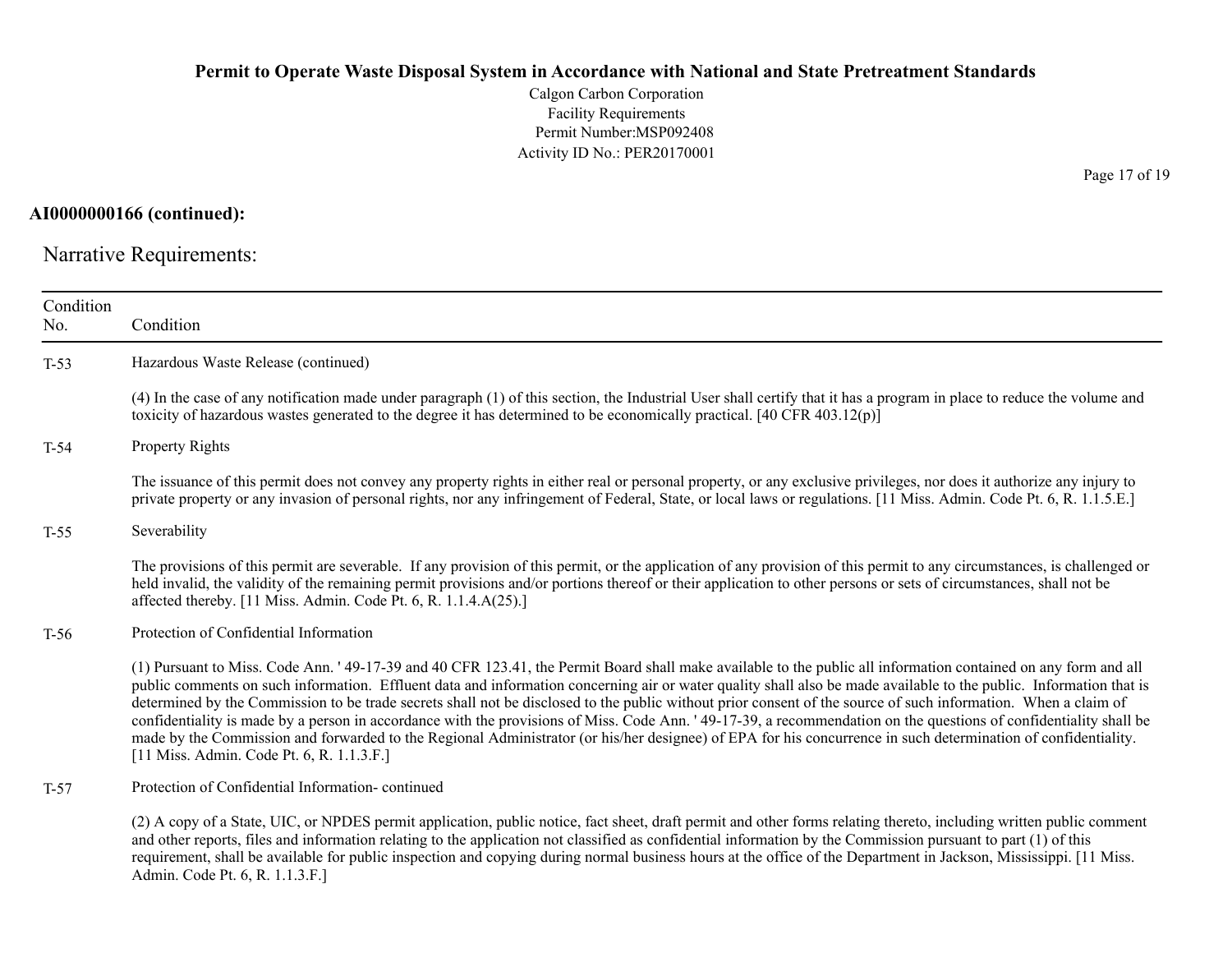Calgon Carbon Corporation Facility Requirements Permit Number:MSP092408 Activity ID No.: PER20170001

**AI0000000166 (continued):**

Narrative Requirements:

| Condition<br>No. | Condition                                                                                                                                                                                                                                                                                                                                                                                                                                                                                                                                                                                                                                                                                                                                                                                                                                                                                                                                                            |  |  |  |
|------------------|----------------------------------------------------------------------------------------------------------------------------------------------------------------------------------------------------------------------------------------------------------------------------------------------------------------------------------------------------------------------------------------------------------------------------------------------------------------------------------------------------------------------------------------------------------------------------------------------------------------------------------------------------------------------------------------------------------------------------------------------------------------------------------------------------------------------------------------------------------------------------------------------------------------------------------------------------------------------|--|--|--|
| $T-58$           | Protection of Confidential Information-continued                                                                                                                                                                                                                                                                                                                                                                                                                                                                                                                                                                                                                                                                                                                                                                                                                                                                                                                     |  |  |  |
|                  | (3) Upon determination by the Commission that information submitted by a permit applicant is entitled to protection against disclosure as trade secrets, the<br>information shall be so labeled and otherwise handled as confidential. Copies of the information and a notice of the Commission's action shall be forwarded to the<br>Regional Administrator (or his/her designee). In making its determination of entitlement to protection as a trade secret, the Commission shall follow the procedure<br>set forth in Miss. Code Ann. '49-17-39. In the event the Commission denies the claim of confidentiality, the applicant shall have, upon notification thereof, the<br>right to appeal the Commission's determination in the same manner provided for other orders of the Commission. No disclosure, except to EPA, shall be allowed<br>until any appeal from the determination of the Commission is completed. [11 Miss. Admin. Code Pt. 6, R. 1.1.3.F.] |  |  |  |
| T-59             | Spill Prevention and Best Management Plans                                                                                                                                                                                                                                                                                                                                                                                                                                                                                                                                                                                                                                                                                                                                                                                                                                                                                                                           |  |  |  |
|                  | Any permittee which has above ground bulk storage capacity, of more than 1320 gallons or any single container with a capacity greater than 660 gallons, of<br>materials and/or liquids (including but not limited to, all raw, finished and/or waste material) with chronic or acute potential for pollution impact on waters of the<br>State and not subject to Mississippi Hazardous Waste Management Regulations or 40 CFR 112 (Oil Pollution Prevention) regulations shall provide secondary<br>containment as found in 40 CFR 112 or equivalent protective measures such as trenches or waterways which would conduct any tank releases to a permitted<br>treatment system or sufficient equalization or treatment capacity needed to prevent chronic/acute pollution impact. [11 Miss. Admin. Code Pt. 6, R. 1.1.4.A(12)(a).]                                                                                                                                  |  |  |  |
| T-60             | <b>Closure Requirements</b>                                                                                                                                                                                                                                                                                                                                                                                                                                                                                                                                                                                                                                                                                                                                                                                                                                                                                                                                          |  |  |  |
|                  | Should the permittee decide to permanently close and abandon the premises upon which it operates, it shall provide a Closure Plan to the Permit Board no later<br>than 90 days prior to doing so. This Closure Plan shall address how and when all manufactured products, by-products, raw materials, stored chemicals, and solid<br>and liquid waste and residues will be removed from the premises or permanently disposed of on site such that no potential environmental hazard to the waters of<br>the State will be presented. Closure plan(s) submitted to and approved by Mississippi Department of Environmental Quality for compliance with other<br>environmental regulations will satisfy the closure requirements for those items specifically addressed in the closure plan(s) as long as the closure does not present a<br>potential for environmental hazard to waters of the State. [11 Miss. Admin. Code Pt. 6, R. 1.1.4.A(11).]                   |  |  |  |

Page 18 of 19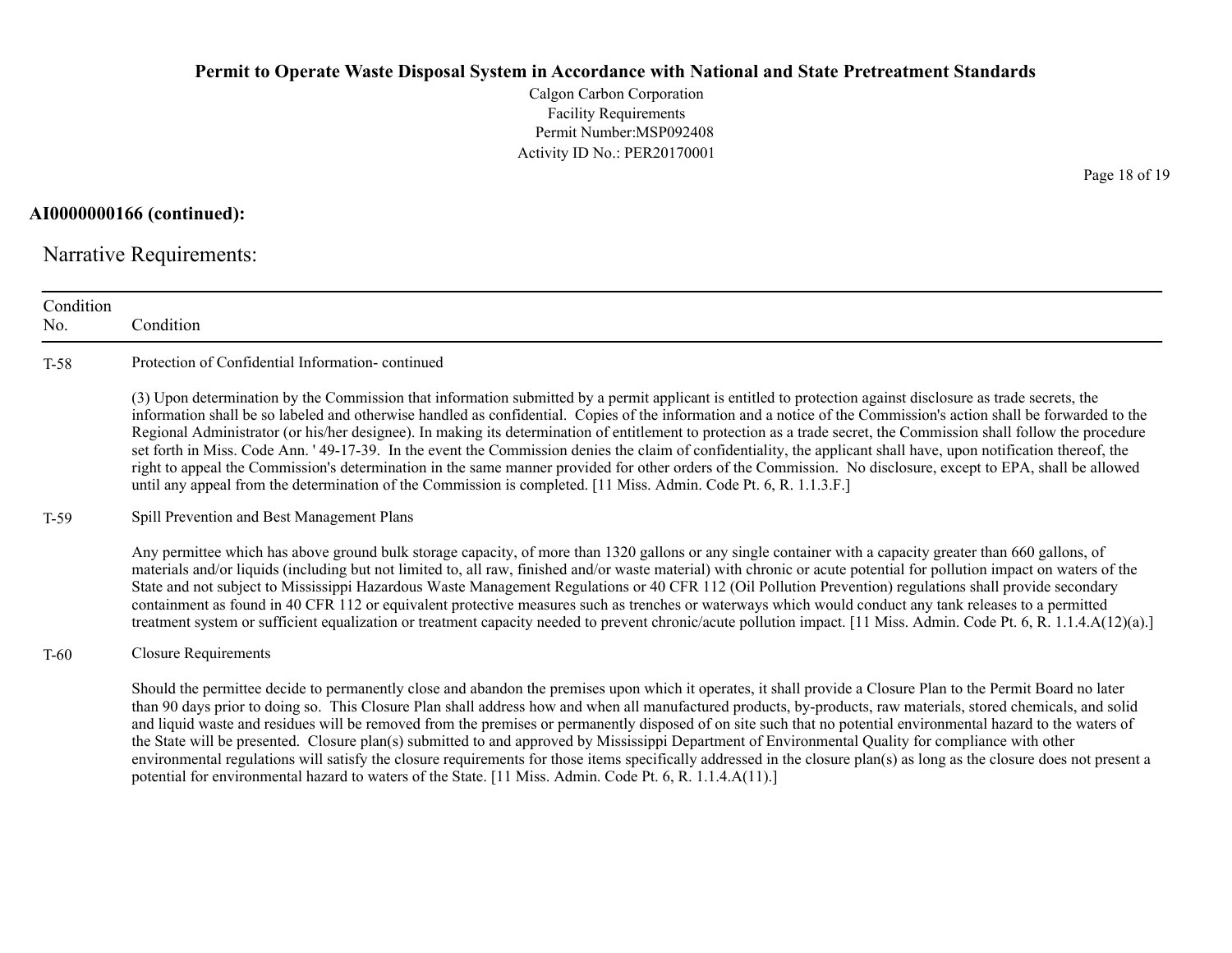Calgon Carbon Corporation Facility Requirements Permit Number:MSP092408 Activity ID No.: PER20170001

Page 19 of 19

## **RPNT0000000002 (MSP092408-001A) Outfall 001A (Ammonia recovery system blowdown, miscellaneous wash water, laboratory wash and rinse water, and contact storm water) :**

Limitation Requirements:

| Condition<br>No. | Parameter                                                                                                                                                                                                                                                                                             | Condition                                                                                                                                                                                                                                                                                                                                                  |
|------------------|-------------------------------------------------------------------------------------------------------------------------------------------------------------------------------------------------------------------------------------------------------------------------------------------------------|------------------------------------------------------------------------------------------------------------------------------------------------------------------------------------------------------------------------------------------------------------------------------------------------------------------------------------------------------------|
| - L-1            |                                                                                                                                                                                                                                                                                                       | Only waste water generated including contact storm water from the new proposed operations will be authorized to discharge to<br>the POTW under this permit. The wastewater generated from the existing operations at the facility is continue to be covered under<br>the water NPDES program. $[11 \text{ Miss. } Admin$ . Code Pt. 6, R. 1.1.4. $A(4)$ .] |
|                  | $\begin{array}{ccc} \n\begin{array}{ccc} \n\end{array} & \n\begin{array}{ccc} \n\end{array} & \n\begin{array}{ccc} \n\end{array} & \n\begin{array}{ccc} \n\end{array} & \n\begin{array}{ccc} \n\end{array} & \n\begin{array}{ccc} \n\end{array} & \n\begin{array}{ccc} \n\end{array} & \n\end{array}$ |                                                                                                                                                                                                                                                                                                                                                            |

### Submittal/Action Requirements:

| Condition<br>No. | Condition                                                                                                                                                                                                                                            |
|------------------|------------------------------------------------------------------------------------------------------------------------------------------------------------------------------------------------------------------------------------------------------|
| $S-1$            | For Outfall 001A, within one hundred and eighty (180) days of commencing discharge to the POTW, the permittee shall complete and submit Items 17A, 17B, and<br>17C of pretreatment application Form 2P. [11 Miss. Admin. Code Pt. 6, R. 1.1.4.A(4).] |
| $S-2$            | The Permittee shall submit analytical results on a monthly Discharge Monitoring Report (DMR): Due monthly, by the 28th of the subsequent month. [11 Miss.<br>Admin. Code Pt. 6, R. 1.1.4.A(15)(c).]                                                  |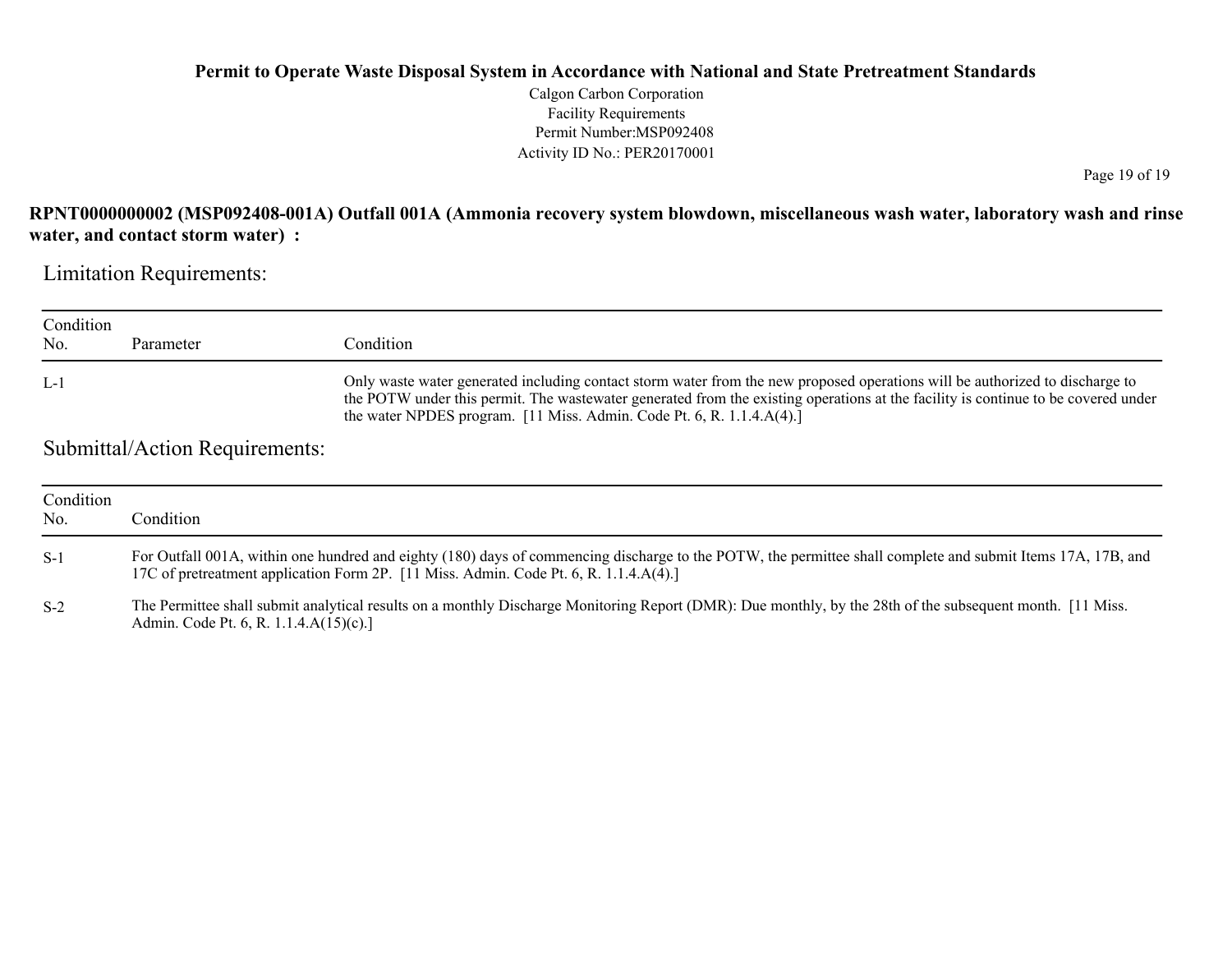# **GENERAL INFORMATION**

13121 Webre Road Bay St. Louis, MS Hancock County Calgon Carbon Corporation

#### **Alternate/Historic Identifiers**

| ID           | <b>Alternate/Historic Name</b> | <b>User Group</b>                | <b>Start Date</b> | <b>End Date</b> |
|--------------|--------------------------------|----------------------------------|-------------------|-----------------|
| 166          | Calgon Carbon Corporation      | Official Site Name               | 8/27/1996         |                 |
| 2804500015   | Calgon Carbon Corporation      | Air-AIRS AFS                     | 10/12/2000        |                 |
| MSD985973502 | Calgon Carbon Corporation      | Hazardous Waste-EPA ID           | 12/9/1996         |                 |
| 100000015    | Calgon Carbon Corporation      | Air-Title V Operating            | 7/1/1997          | 7/1/2002        |
| MS0046515    | Calgon Carbon Corporation      | Water - NPDES                    | 8/27/1996         | 8/26/2001       |
| MSR001498    | Calgon Carbon Corporation      | GP-Baseline                      | 5/22/2001         | 12/20/2005      |
| MS0046515    | Calgon Carbon Corporation      | Water - NPDES                    | 8/21/2001         | 5/7/2006        |
| 100000015    | Calgon Carbon Corporation      | Air-Title V Operating            | 9/2/2003          | 8/31/2008       |
| MSR001498    | Calgon Carbon Corporation      | GP-Baseline                      | 12/20/2005        | 6/28/2011       |
| 100000015    | Calgon Carbon Corporation      | Air-Title V Fee Customer         | 1/1/2001          |                 |
| MS0046515    | Calgon Carbon Corporation      | Water - NPDES                    | 5/8/2006          | 4/30/2011       |
| 100000015    | Calgon Carbon Corporation      | Air-Title V Operating            | 9/4/2008          | 8/31/2013       |
| MSR001498    | Calgon Carbon Corporation      | GP-Baseline                      | 6/28/2011         | 1/25/2016       |
| MS0046515    | Calgon Carbon Corporation      | Water - NPDES                    | 4/6/2012          | 3/31/2017       |
| 100000015    | Calgon Carbon Corporation      | Air-Title V Operating            | 1/13/2014         | 12/31/2018      |
| MSR001498    | Calgon Carbon Corporation      | GP-Baseline                      | 1/25/2016         | 10/31/2020      |
|              | Branch                         | Branches Group - Air             | 7/18/2017         |                 |
|              | Branch                         | Branches Group - Water           | 7/18/2017         |                 |
|              | <b>Branch</b>                  | Branches Group - Stormwater-401  | 7/18/2017         |                 |
|              | Branch                         | Branches Group - Hazardous Waste | 8/4/2017          |                 |
| 100000015    | Calgon Carbon Corporation      | Air-Construction                 | 10/17/2017        |                 |
| MSP092408    | Calgon Carbon Corporation      | Water - Pretreatment             | 2/2/2019          | 12/31/2023      |

**Basin:**Pearl River Basin